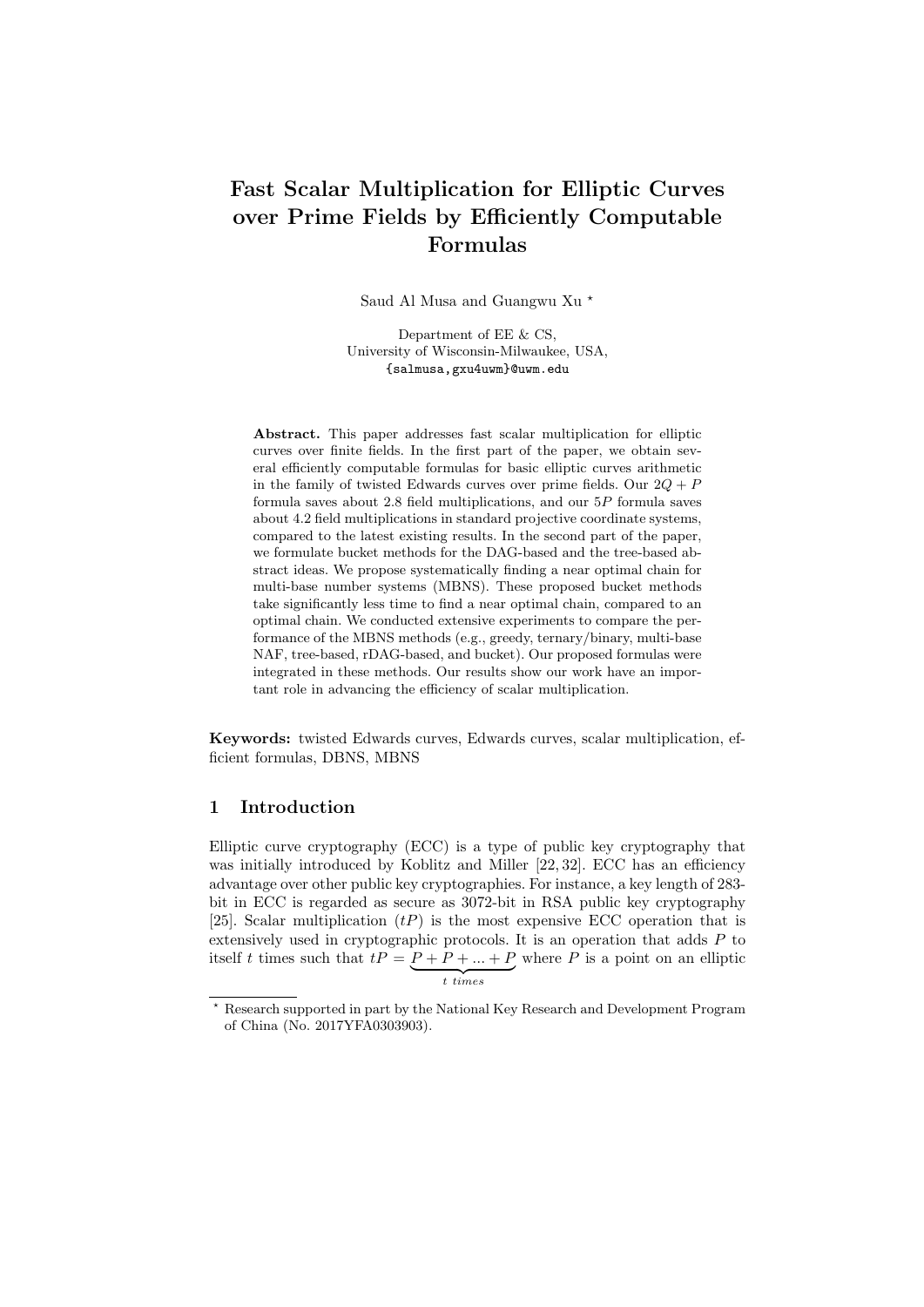curve over finite fields and  $t$  is a large positive integer. Scalar multiplication efficiency in our framework relies on the method (e.g., binary, NAF) and the cost of formulas (e.g., point doubling  $(2P)$ , point addition  $(P+Q)$ ). The cost of  $2P$  and  $P + Q$  formulas varies in different coordinate systems over different finite fields.

We express the cost of formulas by the number of field inversions  $(I)$ , multiplications  $(M)$ , and squarings  $(S)$ . We discuss a class of specific curves over prime fields called twisted Edwards curves  $E_{a,d}$ , as represented by Equation (1) and Equation (3). We express the notations  $\mathbf{M}_a$  or  $\mathbf{M}_d$  to represent field multiplication with one of the multiplicands to be twisted Edwards curves coefficient a or d. Addition/subtraction operations are ignored since they are cheap operations over both prime and binary fields. We express the conjugate of  $T$  by  $\overline{T}$ . To obtain the conjugate of a binomial, we need to change the sign between the two terms. For example, let  $T = Y + X$ . Then  $\overline{T} = Y - X$ .

We use the squaring to multiplication  $(S/M)$  ratio to measure the squaring cost. This is because the S/M ratio varies in different devices over different finite fields. The cost of one squaring operation is less than or equal to one multiplication operation. For prime fields, the  $S/M$  ratio is a high ratio and it is closer to one. For binary fields, it is a low ratio and the squaring is closer to a free operation [19, 8]. To simplify the comparison over prime fields, we assume  $1S = 0.8M$ ,  $M_d = 1M$ , and  $M_a$  is a free operation as will be seen later, a is usually a small number. An inversion operation is more expensive than a multiplication operation over both binary and prime fields. We use the inversion to multiplication  $(I/M)$  ratio to measure the inversion cost. The  $I/M$  ratio also varies in different devices over different finite fields [19, 8].

One technique to speed up scalar multiplication is to use projective coordinate systems. When we use projective coordinates, we avoid inversion operations completely. First, we convert an affine point to a projective point. Then, we perform scalar multiplication without any inversion operations. Lastly, we reverse a projective point to an affine point. The cost of converting an affine point to a projective point or vice versa is very minor in comparison to the cost of a scalar multiplication operation. As a result, the number of operations can be significantly reduced, especially for a high  $I/M$  ratio device. For this reason, numerous studies proposed projective coordinate systems for different elliptic curves [2, 5, 35, 24, 23, 20]. For Weierstrass curves over prime fields, Jacobian coordinates in our framework are the most efficient projective coordinates [20]. For twisted Edwards curves over prime fields, standard projective coordinates in our framework are the most efficient projective coordinates [2].

Another technique to speed up scalar multiplication is to use double-base number system (DBNS) forms [13]. Integer  $t$  is represented in the DBNS in the form of  $t = \sum_{i=1}^{l}$  $\sum_{i=1}^{8} s_i 2^{a_i} 3^{b_i}$  where  $a_i, b_i \geq 0, s_i \in \{-1, +1\}$ , and l is the form length. When integer  $t$  is represented in the DBNS, the form length on average becomes shorter than when it is represented in the single-base number system. This minimizes the number of point additions and speeds up scalar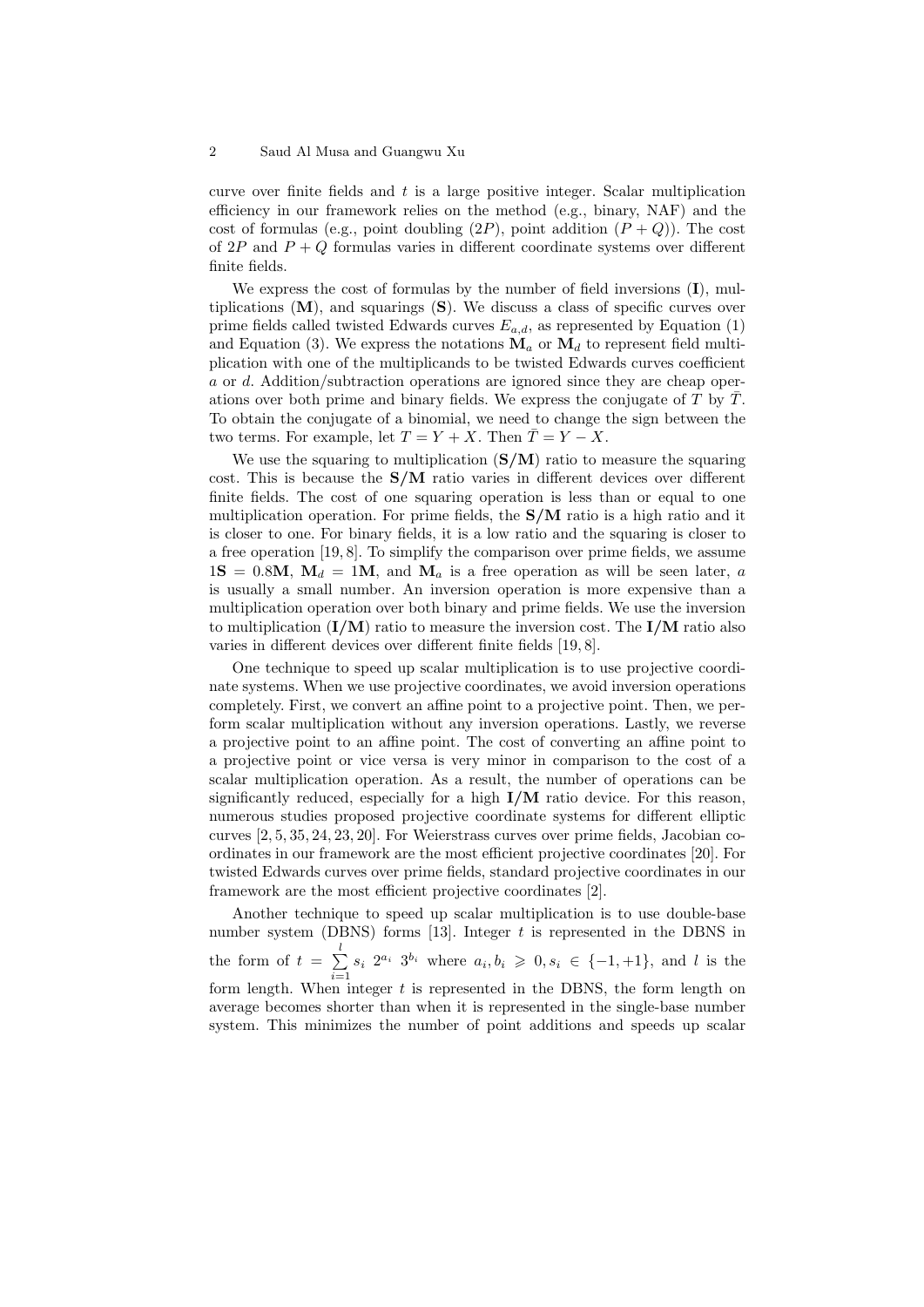multiplication since point addition is an expensive operation in comparison to other formulas. Multi-base number system (MBNS) is a natural extension of the DBNS  $[33]$ . When integer t is represented in the MBNS, the number of point additions continues to minimize.

The MBNS requires optimized point tripling  $(3P)$  and point quintupling (5P) formulas to be fast and practical. Therefore, numerous studies proposed optimized  $3P$  and  $5P$  formulas in different elliptic curves over different finite fields. The state of the art  $3P$  and  $5P$  formulas are described as follows. For Weierstrass curves, Yu, Kim, and Jo derived  $3P$  formulas in affine coordinates over both binary and prime fields [38]. Longa and Miri derived a 3P formula and Giorgi, Imbert, and Izard derived a 5P formula in Jacobian projective coordinates over prime fields [28, 17]. Al Musa and Xu derived 3P and 5P formulas in λ-projective coordinates over binary fields [1]. For twisted Edwards curves over prime fields, Bernstein, Chuengsatiansup, and Lange derived a 3P formula and Li, Yu, and Wang derived a  $5P$  formula in standard projective coordinates [4, 26].

For efficiency reasons, when integer  $t$  is represented in the DBNS, it has to be represented as a double-base chain. In a double-base chain, the sequence of the exponents  $a_i$  and  $b_i$  decreases. Therefore, other studies proposed methods that convert integer t to a double-base chain. Dimitrov, Imbert, and Mishra proposed the greedy method [11]. Ciet, Joye, Lauter, and Montgomery proposed the ternary/binary method [9]. Longa and Gebotys proposed the multi-base NAF method [27]. Doche and Habsieger proposed the tree-based method [15]. Bernstein et al. proposed the rDAG-based method [4]. These methods can be extended to convert integer  $t$  to a multi-base chain [33, 39].

### 1.1 Our Contribution

In this paper, we consider the efficiency problem of scalar multiplication for elliptic curve cryptography and present three main contributions. The first part of our contribution is to derive formulas for twisted Edwards curves. We derive  $2Q + P$  and 5P formulas in standard twisted Edwards coordinate systems over prime fields. To the best of our knowledge, our  $2Q + P$  is the first proposed dedicated formula for twisted Edwards curves. It saves  $1M + 1M_d + 1M_a + 1S$  $\approx 2.8M$  in comparison to a non-dedicated formula. It saves 3S in comparison to  $2Q+P$  in Jacobian Weierstrass ( $a = -3$ ) coordinates. Our 5P formula costs 15M  $+ 1M_a + 3S \approx 17.4M$ . It saves 4.2M in comparison to the state of the art 5P formula [26]. It saves approximately  $2M$  in comparison to  $5P$  in Jacobian Weierstrass ( $a = -3$ ) coordinates. We also improve the  $P + Q$  formula by using the pre-computation concept. This proposed  $P + Q$  formula with pre-computation saves  $1M_d + 1M_a \approx 1M$  over the  $P + Q$  formula without pre-computation.

The second part of our contribution is to advance the MBNS methods. We formulate bucket methods for the DAG-based and the tree-based abstract ideas. The bucket methods provide a systematic way to balance the chain quality and the time to find the chain. They find a near optimal chain for integer  $t$  in significantly less time than finding an optimal chain. To the best of our knowledge, we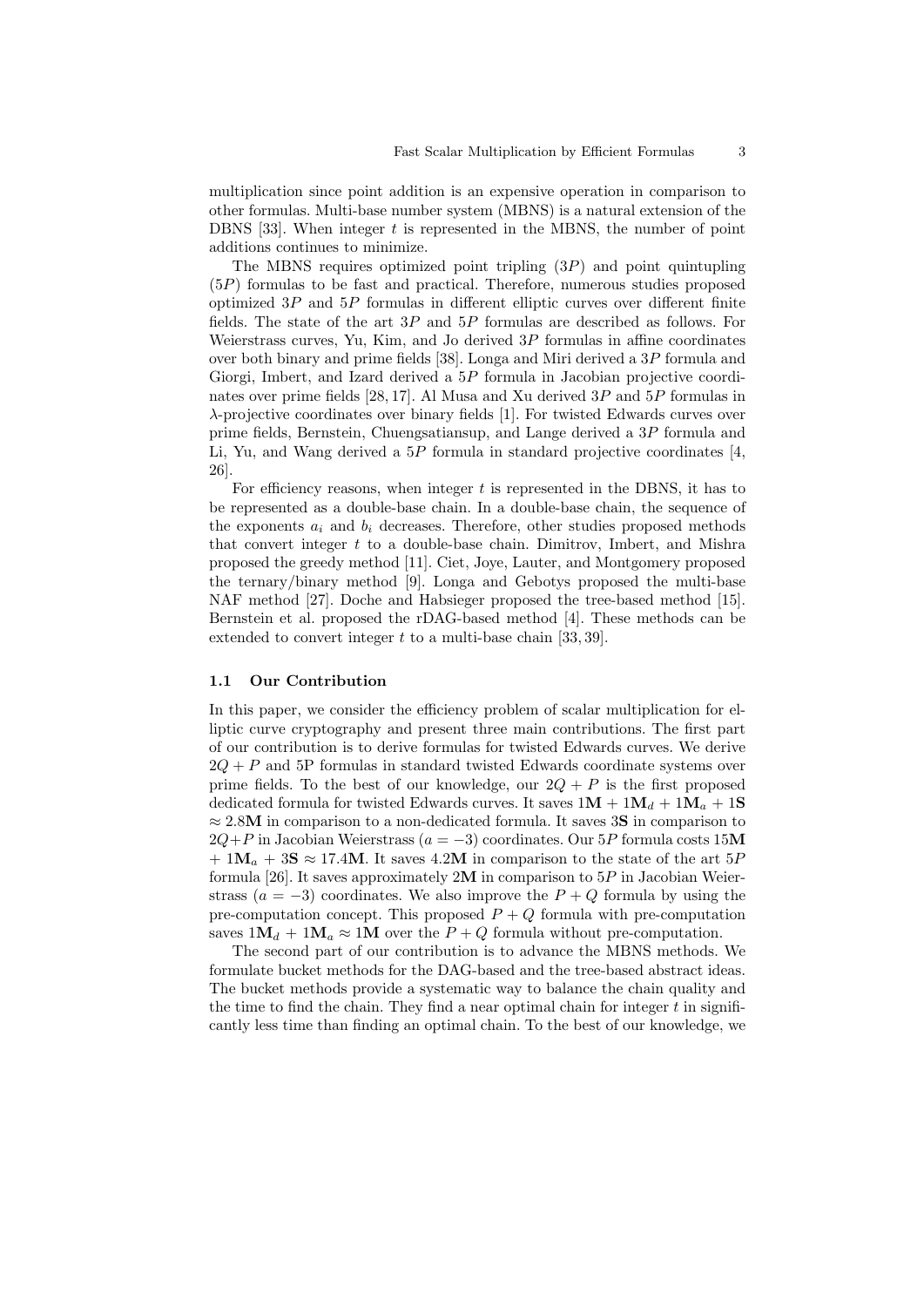are the first study that proposes systematically finding a near optimal chain for the MBNS methods. Moreover, these proposed methods show that the tree-based method is far from producing a near optimal chain.

The third part of our contribution is to conduct experimental comparison between the MBNS and the NAF methods. We utilize our formulas in these MBNS methods. The investigated MBNS methods are greedy, ternary/binary, multi-base NAF, tree-based, rDAG-based, and bucket methods. We use three types of measurements to compare the methods: the chain length, the chain cost, and the running time. The running time takes into consideration the conversion cost. Other experimental results in [4, 9, 11, 15, 27] were conducted without considering the running converting time. Our experimental results show that the MBNS methods without pre-computation had an approximately 12% to 16% lower average chain cost in comparison to the NAF method. Except for the greedy method, they gave an approximately 12% to 18% faster average running time. They also show that the chain cost could be further improved if the MBNS methods with pre-computation were considered. However, this pre-computation could lead to extra time to find the chain.

## 1.2 ECC Applications

ECC is appropriate for an application that requires higher security and efficiency. One application for ECC is the Internet of Things (IoT). IoT can be seen as many embedded systems and sensors connected through an insecure channel. These embedded systems and sensors have restricted resource capabilities. For example, He and Zeadally suggested ECC authentication schemes for radiofrequency identification (RFID) chips [21]. This is because ECC is more efficient for the computing resources than other public-key cryptographic systems. Another practical application for ECC is within a blockchain. The blockchain is formed from distributed systems that work together to verify transactions [10]. For example, Bitcoin blockchain uses ECC digital signature schemes to verify digital currency transactions [34]. In addtion, computer network protocols use ECC in key agreement and digital signature schemes. For example, the latest version of the Transport Layer Security (TLS 1.3) protocol includes ECC in the supported cipher suite list [36].

The rest of the paper is organized into five sections. The proposed  $2Q+P$  and 5P formulas are presented in Section 2. In Section 3, we introduce the MBNS and proposed the bucket methods. In Section 4, we conducted experiments to compare the performance of the MBNS methods with and without pre-computation. Finally, we conclude our work in Section 5.

# 2 Twisted Edwards Curves

Bernstein, Birkner, Joye, Lange, and Peters introduced twisted Edwards curves over prime fields  $\mathbb{F}_p$  [2]. Twisted Edwards curves  $E_{a,d}$  are represented by

$$
E_{a,d}: ax^2 + y^2 = 1 + dx^2y^2 \tag{1}
$$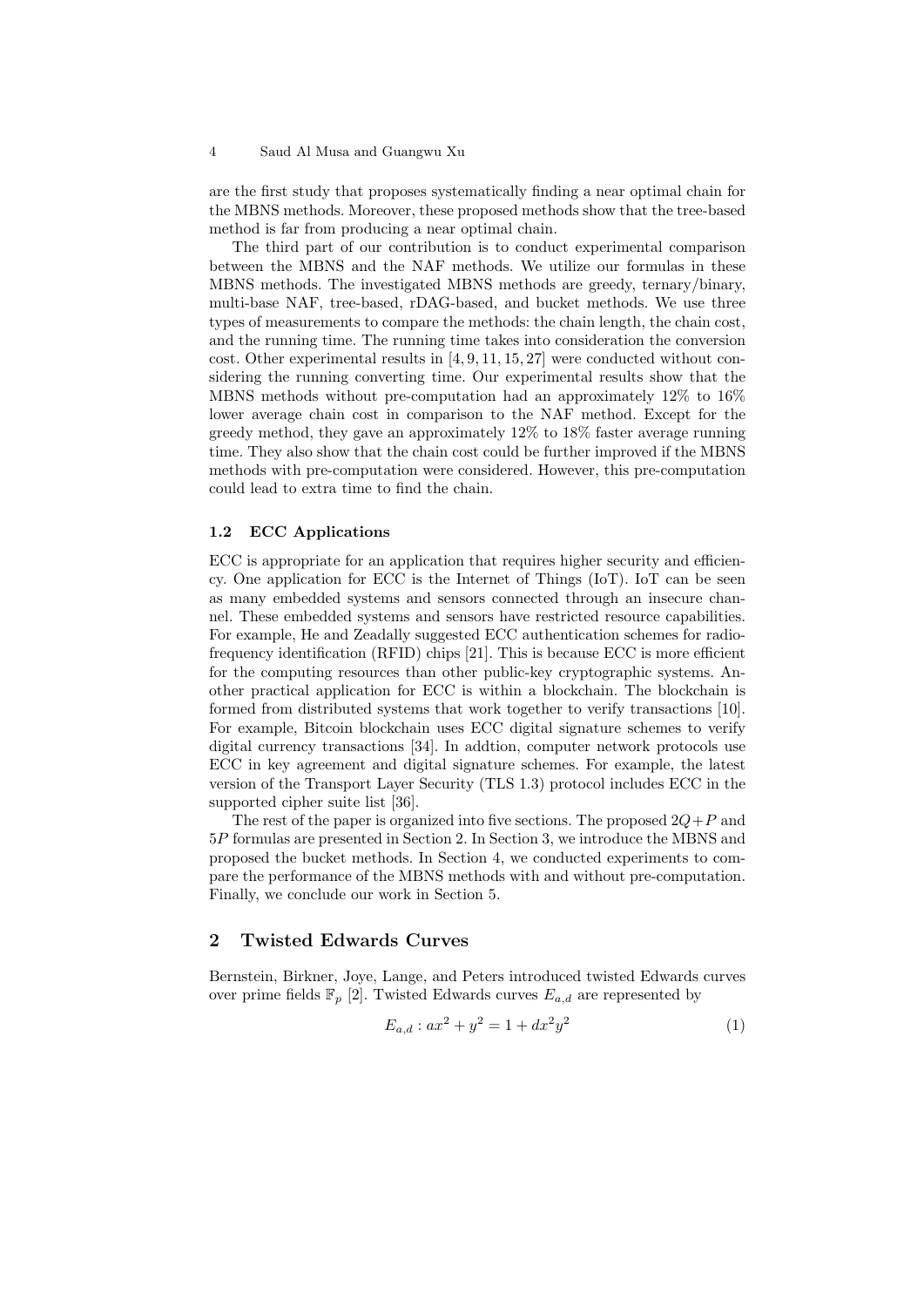where  $a, d \in \mathbb{F}_p$ ,  $p > 3$  is a prime number,  $a \neq d$  and  $a, d \neq 0$ . The denotation  $E_{a,d}(\mathbb{F}_p)$  is the set of all points  $(x, y)$  where  $x, y \in \mathbb{F}_p$  that satisfies the above equation.  $E_{a,d}(\mathbb{F}_p)$  is an abelian group under the point addition operation. The identity point for the group is the point  $(0, 1)$ . The negative of point  $P = (x, y) \in$  $E_{a,d}(\mathbb{F}_p)$  is another point  $-P = (-x, y) \in E_{a,d}(\mathbb{F}_p)$ .  $E_{a,d}$  has a unified formula for both  $P+Q$  and  $2P$ . Let  $P=(x_1,y_1)\in E_{a,d}(\mathbb{F}_p)$  and  $Q=(x_2,y_2)\in E_{a,d}(\mathbb{F}_p)$ . Then  $P + Q = (x_3, y_3) \in E_{a,d}(\mathbb{F}_p)$  can be computed by

$$
x_3 = \frac{x_1y_2 + y_1x_2}{1 + dx_1y_1x_2y_2}
$$
  

$$
y_3 = \frac{y_1y_2 - ax_1x_2}{1 - dx_1y_1x_2y_2}.
$$

Edwards curves are a special class of twisted Edwards curves. Edwards curves  $E_d$  are represented by

$$
E_d: x^2 + y^2 = 1 + dx^2 y^2 \tag{2}
$$

where  $d \in \mathbb{F}_p$  and  $d \neq \{0, 1\}$ . In other words, Edwards curves are twisted Edwards curves with the coefficient  $a = 1$  [6, 5].

## 2.1 Standard Projective Coordinates

Bernstein et al. also introduced two main representations for twisted Edwards curves in projective coordinates: standard twisted Edwards coordinates and inverted twisted Edwards coordinates [2]. A projective point in standard twisted Edwards coordinates is represented as  $(X, Y, Z)$ . An affine point can be converted to projective point by using the relation  $(X, Y, Z) = (x, y, 1)$ . A projective point can be converted to an affine point by using the relation  $(x, y) = (\frac{X}{Z}, \frac{Y}{Z})$ where  $Z \neq 0$ . The curve equation in standard twisted Edwards coordinates is represented by

$$
(aX2 + Y2)Z2 = Z4 + dX2Y2.
$$
\n(3)

 $2P$  in standard twisted Edwards coordinates saves  $1M_d$  in comparison to  $2P$ in inverted twisted Edwards coordinates. It saves approximately 0.8M in comparison to 2P in Jacobian Weierstrass coordinates  $(a = -3)$ , as Table 1 shows. In our framework of scalar multiplication methods,  $2P$  is used more frequently than other formulas (e.g.,  $P + Q$ , 3P). Therefore, 2P has a greater impact on the performance than other formulas. As a result, more efforts were made to derive efficient formulas in standard twisted Edwards coordinates and this is the reason we derive efficient formulas in standard twisted Edwards coordinates.

## 2.2 A Proposed  $P + Q$  Formula

In standard twisted Edwards coordinates, the cost of  $P + Q$  is  $10M + 1M_d$ +  $1\mathbf{M}_a$  +  $1\mathbf{S} \approx 11.8\mathbf{M}$  [2]. It costs an extra 1M in comparison to  $P + Q$  in inverted twisted Edwards coordinates. It costs approximately an extra 0.6M in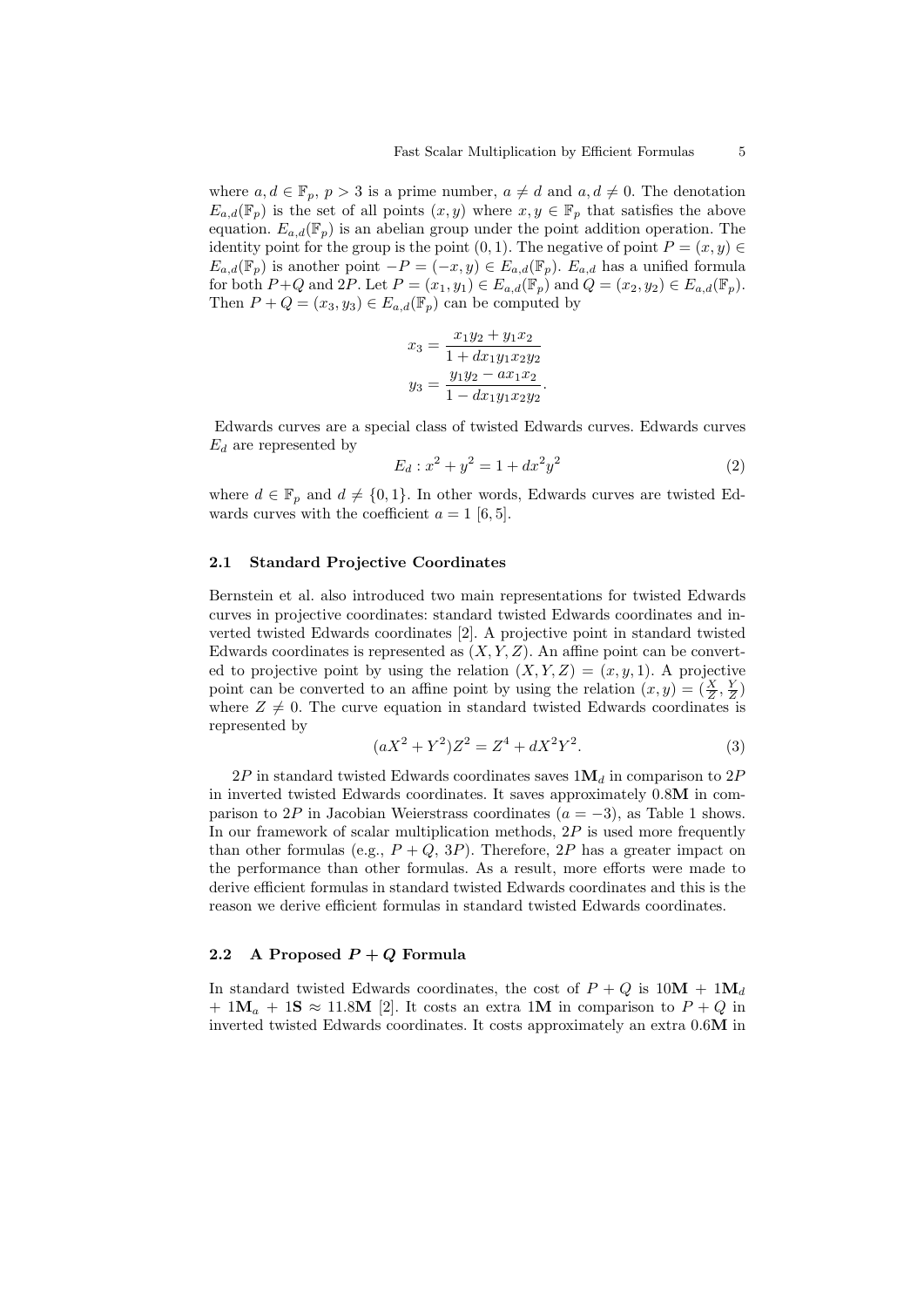Table 1. The Cost of Efficient Formulas in Twisted Edwards and Jacobian Weierstrass Coordinates over  $\mathbb{F}_p$ 

|       | Standard twisted Edwards $(a = 1)$ Jacobian Weierstrass $(a = -3)$ |                                        |
|-------|--------------------------------------------------------------------|----------------------------------------|
|       | Mixed $P + Q$  9M + 1S $\approx 9.8$ M (this work)                 | $ 7M + 4S \approx 10.2M$ [28]          |
| $P+Q$ | $10M + 1S \approx 10.8M$ (this work)                               | $11M + 5S \approx 15M$ [28]            |
| 2P    | $ 3M + 4S \approx 6.2M$ [2]                                        | $ 3M + 5S \approx 7M$ [28]             |
| 3P    | $ 9M + 3S \approx 11.4M$ [4]                                       | $7M + 7S \approx 12.6M$ [28, 12]       |
|       | Mixed $2Q + P 11M + 4S \approx 14.2M$ (this work)                  | $11M + 7S \approx 16.6M$ [29]          |
| 5P    | $15M + 3S \approx 17.4M$ (this work)                               | $ 9M + 13S \approx 19.4M$ [17, 33, 30] |
|       |                                                                    |                                        |

 $\approx$  means  $1S = 0.8M$ .

comparison to  $P + Q$  in Jacobian Weierstrass coordinates [28]. See Appendix A for the  $P + Q$  fromula in standard twisted Edwards coordinates.

Let  $P = (X_1, Y_1, Z_1) \in E_{a,d}(\mathbb{F}_p)$  be the base point and  $Q = (X_2, Y_2, Z_2) \in$  $E_{a,d}(\mathbb{F}_p)$  be a temporary derived point. Then,  $P+Q$  can be improved by using our proposed steps. First, pre-compute the values  $X_1 \cdot Y_1, d \cdot X_1Y_1, a \cdot X_1$ , and  $a \cdot X_1 Y_1$ . This pre-computation step costs  $1M + 1M_d + 2M_a \approx 2M$ . Then, the pre-computed values can be used with the proposed  $P+Q$  formula during scalar multiplication, as Table 2 shows. As a result,  $P + Q$  with pre-computation saves  $1\mathbf{M}_d + 1\mathbf{M}_a \approx 1\mathbf{M}$  in comparison to  $P + Q$  without pre-computation. We say that  $P+Q$  is mixed  $P+Q$  when  $Z_1 = 1$ . The cost of mixed  $P+Q$  is  $9M + 1M_d$  $+ 1M_a + 1S \approx 10.8M$ . It saves approximately 0.4M in comparison to mixed  $P + Q$  in Jacobian Weierstrass coordinates [28].

**Table 2.** Operation Counts for  $P + Q$  with pre-computation in Standard Twisted Edwards Coordinates over  $\mathbb{F}_p$ 

| Formula terms                                                                                         | Operation counts |
|-------------------------------------------------------------------------------------------------------|------------------|
| $F = (Z_1 \cdot Z_2)^2 - dX_1Y_1 \cdot X_2 \cdot Y_2$                                                 | $3M + 1S$        |
| $X_3 = Z_1 Z_2 \cdot F \cdot ((X_1 + X_2) \cdot (Y_1 + Y_2) - \underline{X_1 Y_1} - X_2 Y_2)$         | $3\mathbf{M}$    |
| $Y_3 = Z_1 Z_2 \cdot \bar{F} \cdot (\lambda X_2 + Y_1) \cdot (Y_2 - a X_1) - X_2 Y_2 + a X_1 Y_1)$ 3M |                  |
| $Z_3 = F \cdot \bar{F}$                                                                               | 1 M              |
|                                                                                                       | $10M + 1S$       |

 $\overline{F}$  is the conjugate of F.

Underlined terms are pre-computed.

### 2.3 A Proposed  $2Q + P$  Formula

In standard twisted Edwards coordinates, the cost of a non-dedicated  $2Q + P$ formula is  $13M + 1M_d + 1M_a + 5S \approx 18M$ . However, our work shows that a dedicated  $2Q + P$  formula has a lower cost. We propose a  $2Q + P$  formula with or without pre-computation. See Theorem 1 for the proposed  $2Q + P$  formula and Appendix B for the proof.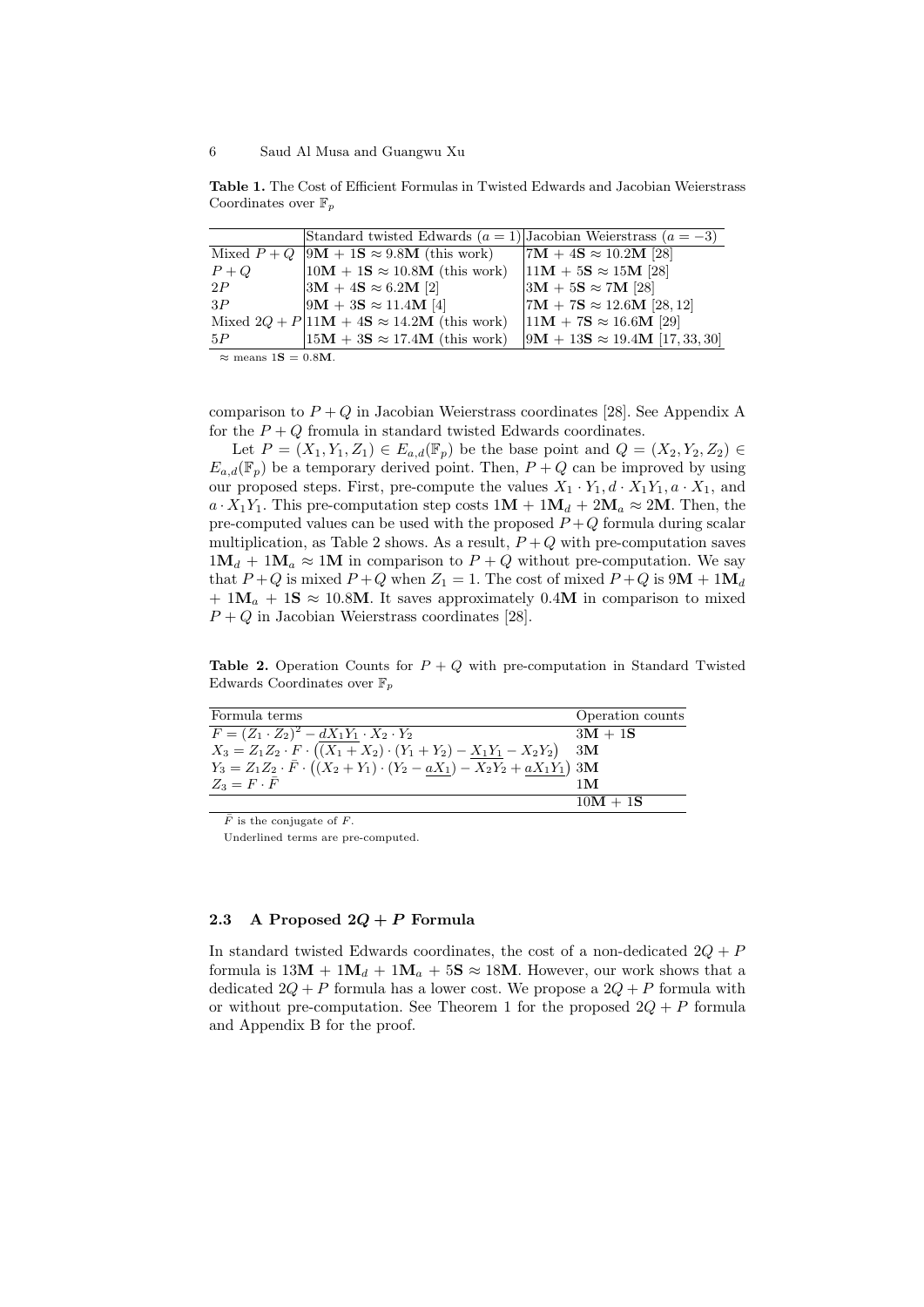**Theorem 1** Let  $P = (X_1, Y_1, Z_1) \in E_{a,d}(\mathbb{F}_p)$  and  $Q = (X_2, Y_2, Z_2) \in E_{a,d}(\mathbb{F}_p)$ . Then  $2Q + P = (X_3, Y_3, Z_3)$  in standard twisted Edwards coordinates is represented by

$$
T = Y_2^2 + aX_2^2
$$
  
\n
$$
F = Z_1^2T(T - 2Z_2^2) + dX_1Y_1 2X_2Y_2\overline{T}
$$
  
\n
$$
G = 2X_2Y_2(T - 2Z_2^2)
$$
  
\n
$$
X_3 = F(-T\overline{T}X_1Z_1 + Y_1Z_1G)
$$
  
\n
$$
Y_3 = \overline{F}(-T\overline{T}Y_1Z_1 - aX_1Z_1G)
$$
  
\n
$$
Z_3 = FF
$$

where  $\overline{T}$  and  $\overline{F}$  are the conjugates of T and F respectively.

- Remark 1. 1. The cost of the proposed  $2Q + P$  formula with pre-computation is  $12M + 1M_a + 4S \approx 15.2M$ , as Table 3 shows. It saves  $1M + 1M_d$ + 1S  $\approx$  2.8M in comparison to a non-dedicated  $2Q + P$  formula. The precomputed values are  $Z_1^2$ ,  $X_1 \cdot Y_1$ ,  $d \cdot X_1 Y_1$ ,  $X_1 \cdot Z_1$ ,  $Y_1 \cdot Z_1$ ,  $X_1 Z_1 \cdot Y_1 Z_1$ ,  $a \cdot X_1 Z_1$ , and  $a \cdot X_1 Z_1 Y_1 Z_1$ . This pre-computation step costs  $4M + 1M_d + 2M_a$  +  $1S \approx 5.8M$ .
- 2. The cost of the proposed mixed  $2Q+P$  formula with pre-computation is 11M  $+ 1M_a + 4S \approx 14.2M$ . It saves  $1M + 1M_d + 1S \approx 2.8M$  in comparison to a non-dedicated mixed  $2Q+P$  formula. It saves 3S in comparison to  $2Q+P$ in Jacobian Weierstrass ( $a = -3$ ) coordinates, as Table 1 shows [29]. The cost of the proposed mixed  $2Q+P$  formula without pre-computation is  $12M$ +  $1\mathbf{M}_d + 3\mathbf{M}_a + 4\mathbf{S} \approx 16.2\mathbf{M}$ . It trades 1S with  $2\mathbf{M}_a$  in comparison to a non-dedicated mixed  $2Q + P$  formula. To the best of our knowledge, we are the first to propose a  $2Q + P$  formula in twisted Edwards coordinates.

**Table 3.** Operation Counts for  $2Q + P$  with Pre-computation in Standard Twisted Edwards Coordinates over  $\mathbb{F}_p$ 

| Formula terms                                                                                                                                        | Operation counts              |
|------------------------------------------------------------------------------------------------------------------------------------------------------|-------------------------------|
| $T = Y_2^2 + a \cdot X_2^2$                                                                                                                          | $1\mathbf{M}_a + 2\mathbf{S}$ |
| $2X_2Y_2 = (X_2 + Y_2)^2 - X_2^2 - Y_2^2$                                                                                                            | 1S                            |
| $F = Z_1^2 \cdot T \cdot (T - 2Z_2^2) + dX_1Y_1 \cdot 2X_2Y_2 \cdot \bar{T}$                                                                         | $4M + 1S$                     |
| $G = 2X_2Y_2 \cdot (T - 2Z_2^2)$                                                                                                                     | 1 <sub>M</sub>                |
| $X_3 = F \cdot ((G + X_1 Z_1) \cdot (Y_1 Z_1 - T \cdot \overline{T}) + G \cdot T \overline{T} - X_1 Z_1 Y_1 Z_1)$ 4M                                 |                               |
| $Y_3 = \overline{F} \cdot ((G + \overline{Y_1 Z_1}) \cdot (-\overline{aX_1} Z_1 - T\overline{T}) + GT\overline{T} + \overline{aX_1 Z_1 Y_1 Z_1})$ 2M |                               |
| $Z_3 = F \cdot \overline{F}$                                                                                                                         | 1 <sub>M</sub>                |
|                                                                                                                                                      | $12M + 1M_a + 4S$             |

 $\overline{T}$  and  $\overline{F}$  are the conjugate of T and F respectively.

Underlined terms are pre-computed.

# 2.4 A Proposed 5P Formula

 $5P$  can be obtained without a dedicated formula through  $4P + P$  or  $2P + 3P$ . In standard twisted Edwards coordinates, the cost of  $4P + P$  is  $15M + 1M_d$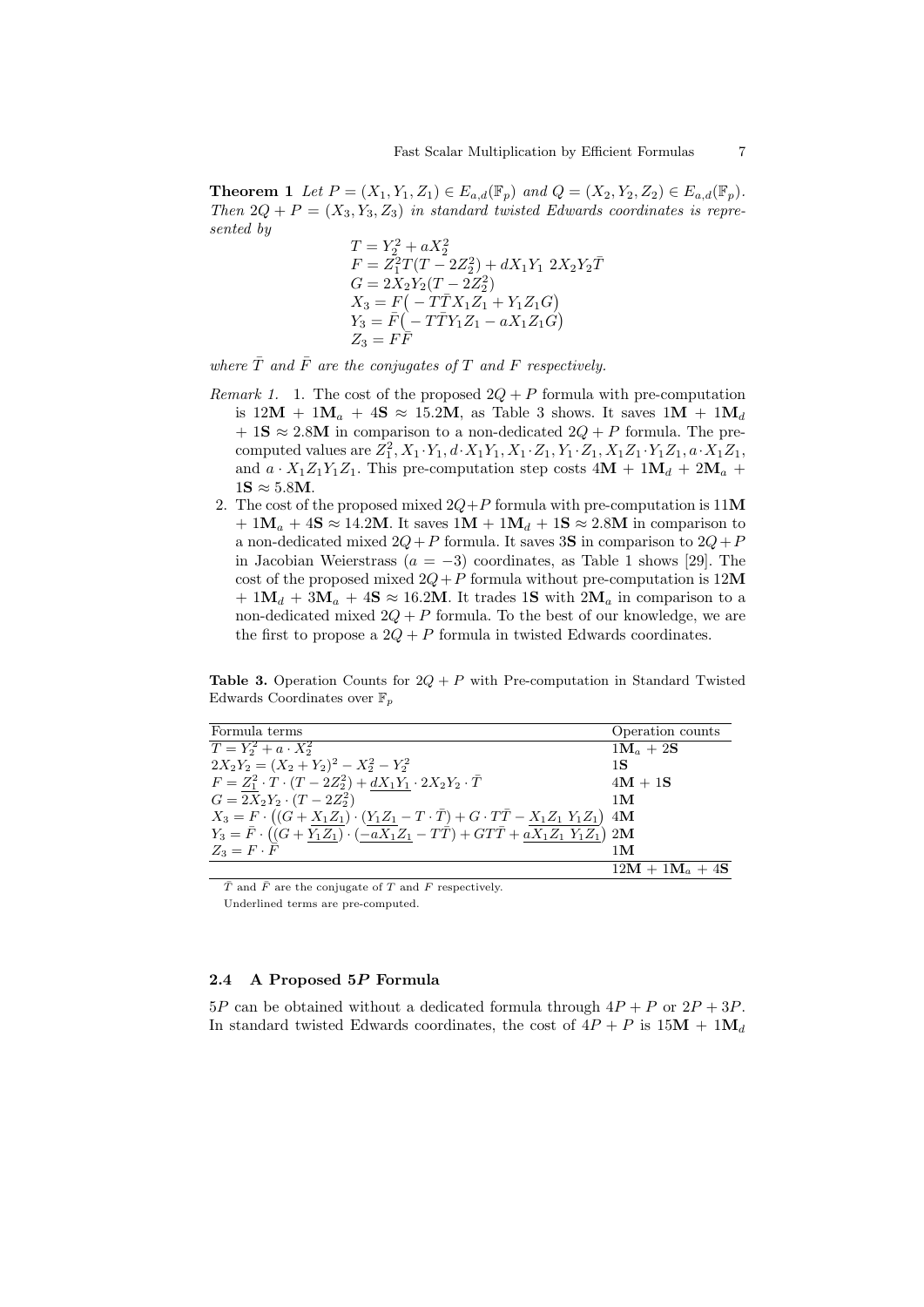+ 3 $M_a$  + 9 $S \approx 25.2M$  and the cost of  $2P + 3P$  is  $22M + 1M_d + 3M_a$  + 8S  $\approx$  29.4M. However, many studies show a dedicated 5P formula has a lower cost. Bernstein, Birkner, Lange, and Peters initially proposed two dedicated 5P formulas in standard Edwards coordinates with cost  $17M + 7S \approx 22.6M$  and  $14M + 11S \approx 22.8M$  [3]. Recently, Rao proposed a dedicated 5P formula in standard Edwards coordinates with cost  $15M + 9S \approx 22.2M$  [37]. Li, Yu, and Wang proposed a  $5P$  formula in standard Edwards coordinates with cost  $12M$  $+ 12S \approx 21.6M$  [26]. We propose the most efficient 5P formula. See Theorem 2 for the proposed 5P formula and Appendix B for the proof.

**Theorem 2** Let  $P = (X_1, Y_1, Z_1) \in E_{a,d}(\mathbb{F}_p)$ . Then  $5P = (X_5, Y_5, Z_5)$  in standard twisted Edwards coordinates is represented by

> $T = Y_1^2 + aX_1^2$ <br>  $A = T\overline{T} + 2Y_1^2(T - 2Z_1^2)$  $B = T\bar{T} - 2aX_1^2(T - 2Z_1^2)$  $C = -T\bar{T}A\bar{A} + 2Y_1^2(T - 2Z_1^2)B\bar{B}$  $D = T\bar{T}B\bar{B} + 2aX_1^2(T - 2Z_1^2)A\bar{A}$  $X_5 = X_1 C \overline{C}$  $Y_5 = Y_1 D\overline{D}$  $Z_5 = Z_1CD$

where  $\overline{T}, \overline{A}, \overline{B}, \overline{C}$ , and  $\overline{D}$  are the conjugates of T, A, B, C, and D respectively.

- Remark 2. 1. The cost of the proposed 5P formula is  $15M + 1M_a + 3S \approx$ 17.4M, as Table 4 shows. It saves 4.2M over Li et al.'s formula. Also, it saves approximately 2M in comparison to 5P in Jacobian Weierstrass  $(a = -3)$ coordinates, as Table 1 shows [17, 33, 30].
- 2. The proposed  $5P$  formula needs only 2 temporary variables. This means that it can be performed using the same number of temporary variables as the  $3P$  formula. See Appendix A for the cost of  $3P$  in standard twisted Edwards coordinates and Appendix C for our proposed steps to perform the  $3P$  and the  $5P$  formulas with the fewest temporary variables.

# 3 MBNS Methods

#### 3.1 Introduction

A scalar multiplication method in our framework, as figure 1 shows, goes through two phases: the converting phase and the performing phase. The first phase is to convert integer  $t$  to a chain and the second phase is to perform scalar multiplication on a given chain. We emphasize the conversion phase of a method since it is sufficient to determine the conversion cost, the average chain length, and the average chain cost of a method.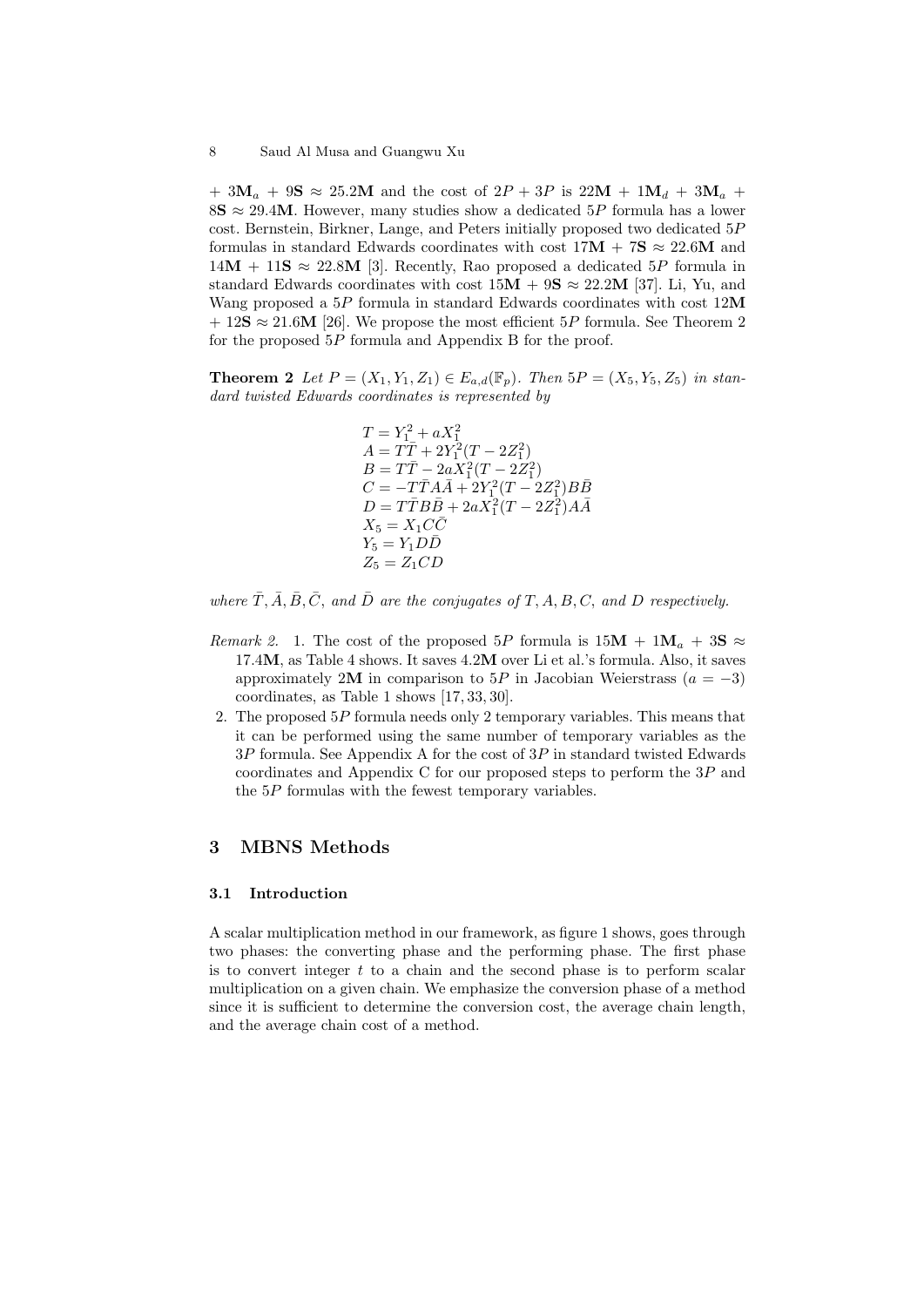| Formula terms                                                                    | Operation counts              |
|----------------------------------------------------------------------------------|-------------------------------|
| $T = Y_1^2 + a \cdot X_1^2$                                                      | $1\mathbf{M}_a + 2\mathbf{S}$ |
| $A = T \cdot \bar{T} + 2Y_1^2 \cdot (T - 2Z_1^2)$                                | $2M + 1S$                     |
| $B = T\bar{T} - 2aX_1^2 \cdot (T - 2Z_1^2)$                                      | 1 <sub>M</sub>                |
| $C = -T\bar{T} \cdot A \cdot \bar{A} + 2Y_1^2(T - 2Z_1^2) \cdot B \cdot \bar{B}$ | 4M                            |
| $D = T\bar{T} \cdot B\bar{B} + 2aX_1^2(T - 2Z_1^2) \cdot A\bar{A}$               | 2M                            |
| $X_5 = X_1 \cdot C \cdot \overline{C}$                                           | 2M                            |
| $Y_5 = Y_1 \cdot D \cdot \overline{D}$                                           | 2M                            |
| $Z_5 = Z_1 \cdot C \cdot D$                                                      | 2M                            |
|                                                                                  | $15M + 1M_a + 3S$             |

**Table 4.** Operation Counts for 5P in Standard Twisted Edwards Coordinates over  $\mathbb{F}_p$ 

 $\overline{T}, \overline{A}, \overline{B}, \overline{C}$ , and  $\overline{D}$  are the conjugates of  $T, A, B, C$ , and  $D$  respectively.

The converting phase The first phase of a method is to convert integer  $t$  to a chain. A chain can be a single-base chain or a multi-base chain. We focus on three types of chains: a single-base chain with {2}-integers, a double-base chain with  $\{2, 3\}$ -integers, and a multi-base chain with  $\{2, 3, 5\}$ -integers.

Definition 1 A positive integer t is represented in a multi-base chain with  $\{2,3,5\}$ -integers in the form of

$$
t = \sum_{i=1}^{l} s_i \; 2^{a_i} \; 3^{b_i} \; 5^{c_i}
$$

where  $s_i \in \{-1, +1\}$ , l is the chain length,  $a_1 \geq a_2 \geq \cdots \geq a_l \geq 0$ ,  $b_1 \geq b_2 \geq \cdots$  $\cdots \geqslant b_l \geqslant 0$ , and  $c_1 \geqslant c_2 \geqslant \cdots \geqslant c_l \geqslant 0$ .

Other studies proposed many methods that convert integer  $t$  to single-base chains or multi-base chains. The binary and the NAF methods convert integer  $t$ to a single-base chain with  $\{2\}$ -integers [20]. The greedy, the ternary/binary, the multi-base NAF, the tree-based, and the rDAG-based methods convert integer t to a multi-base chain  $[11, 33, 9, 27, 15, 39, 4]$ . These methods use different techniques to convert integer  $t$  to a chain. Therefore, we use the converting cost to measure the converting phase of a method. We express the converting cost by the time complexity of converting integer  $t$  to a chain. For example, the conversion cost of the binary method is  $\mathcal{O}(\log_2 t)$  and of the rDAG-based method is approximately  $\mathcal{O}\left((\log_2 t)^2\right)$ . It is important to note that that the time complexity of the converting phase might not be an accurate evaluation. This is because the

|                 |  | integer $t \implies$ Converting phase $\implies$ chain $\implies$ Performing phase $\implies tP$ |  |
|-----------------|--|--------------------------------------------------------------------------------------------------|--|
| conversion cost |  | chain length                                                                                     |  |
|                 |  | chain cost                                                                                       |  |

Fig. 1. Description of a Scalar Multiplication Method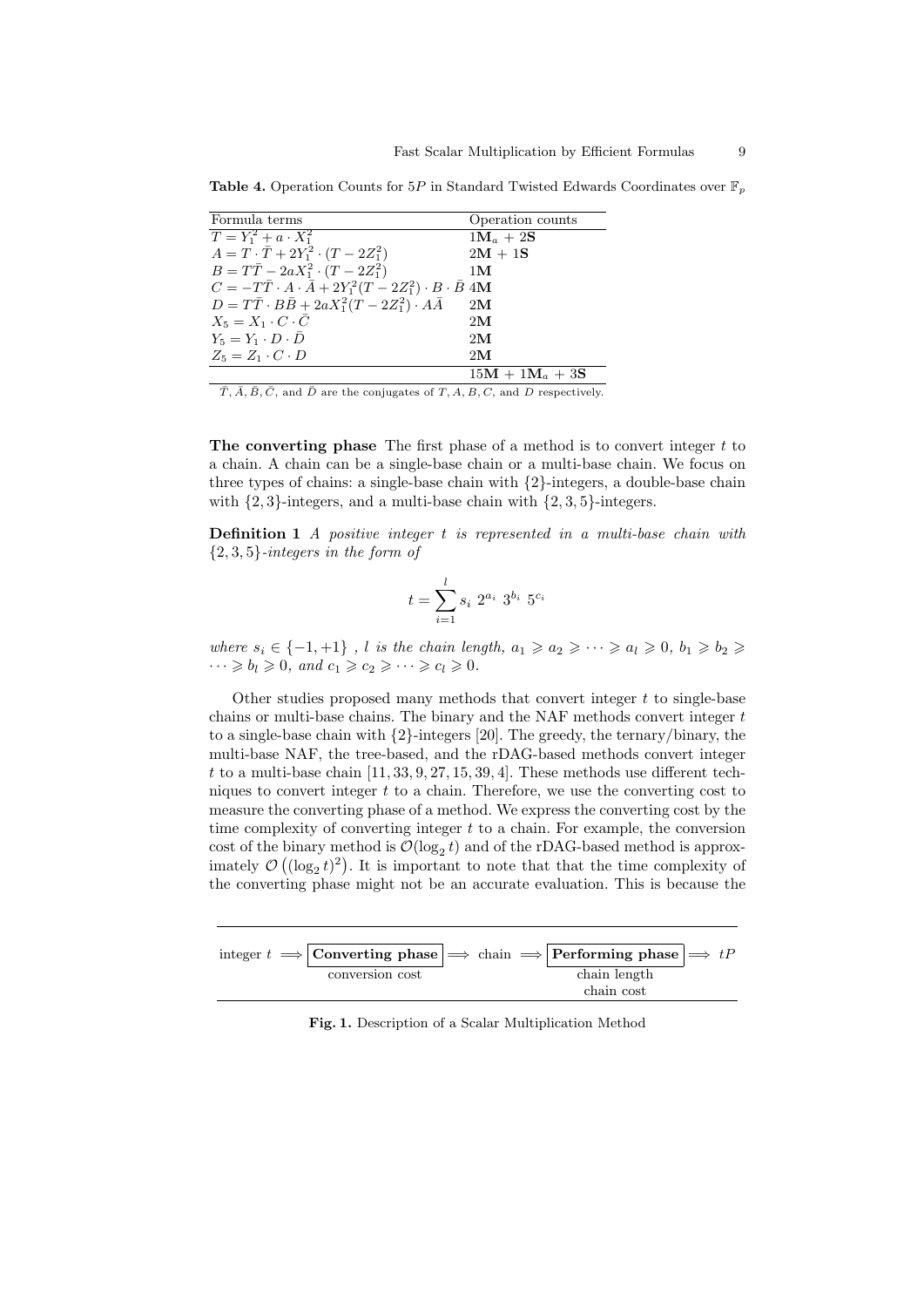time complexity ignores the constant. The constant can affect the running time of the methods. It is hard to know the conversion cost of some methods, such as the greedy method. Therefore, we use our experimental results to determine the conversion cost of these methods.

The performing phase The second phase of a method is to perform a chain by executing a number of point addition  $(ADD)$ , doubling  $(DBL)$ , tripling  $(TPL)$ , and quintupling (QPL) operations. The performing phase highly depends on a chain that is provided by the converting phase. We use the chain length and the chain cost to measure the performing phase. The chain length shows a broad indication of how good a chain is. It considers only the number of ADD to evaluate a chain. The chain cost shows an accurate indication of how good a chain is. It considers the number of ADD, DBL, TPL, and QPL to evaluate a chain.

Remark 3. Our theoretical studies and experimental results show that when integer  $t$  is represented by a multi-base chain, on average, we have a shorter length and a lower cost than a single-base chain.

The question is, why do the multi-base chains have a lower average cost than the single-base chain? In other words, why, when we replace ADD with DBL, TPL, or QPL, do we have lower average chain cost? We can explain that by the following reason. The cost of **ADD** is higher than the cost of **DBL** in many coordinate systems. Even though the cost of ADD is lower than the cost of TPL and QPL in many coordinate systems, we still prefer TPL and QPL over ADD because they are the least costly way to do three and five jumps. See Table 1 for the cost of ADD, DBL, TPL, and QPL in twisted Edwards and Jacobian coordinates.

An optimal chain There are no agreements among researchers on the definition of an optimal chain that represents integer t. However, we define an optimal chain as a chain that represents  $t$  with the lowest cost, as Definition 2 shows. The question is, do we have a method that generates an optimal chain? We know, as Experiment I shows, the greedy, ternary/binary, multi-base NAF, and treebased methods do not produce an optimal chain. However, two methods were proposed by other studies to find an optimal chain: the enumeration approach and the rDAG-based method.

**Definition 2** An optimal chain for integer  $t$  is a chain that represents  $t$ , and it is the least costly in a particular coordinate system.

Definition 3 A near optimal chain is a chain that has a small cost difference from an optimal chain. This small difference is at most the cost of  $1$  DBL in a particular coordinate system.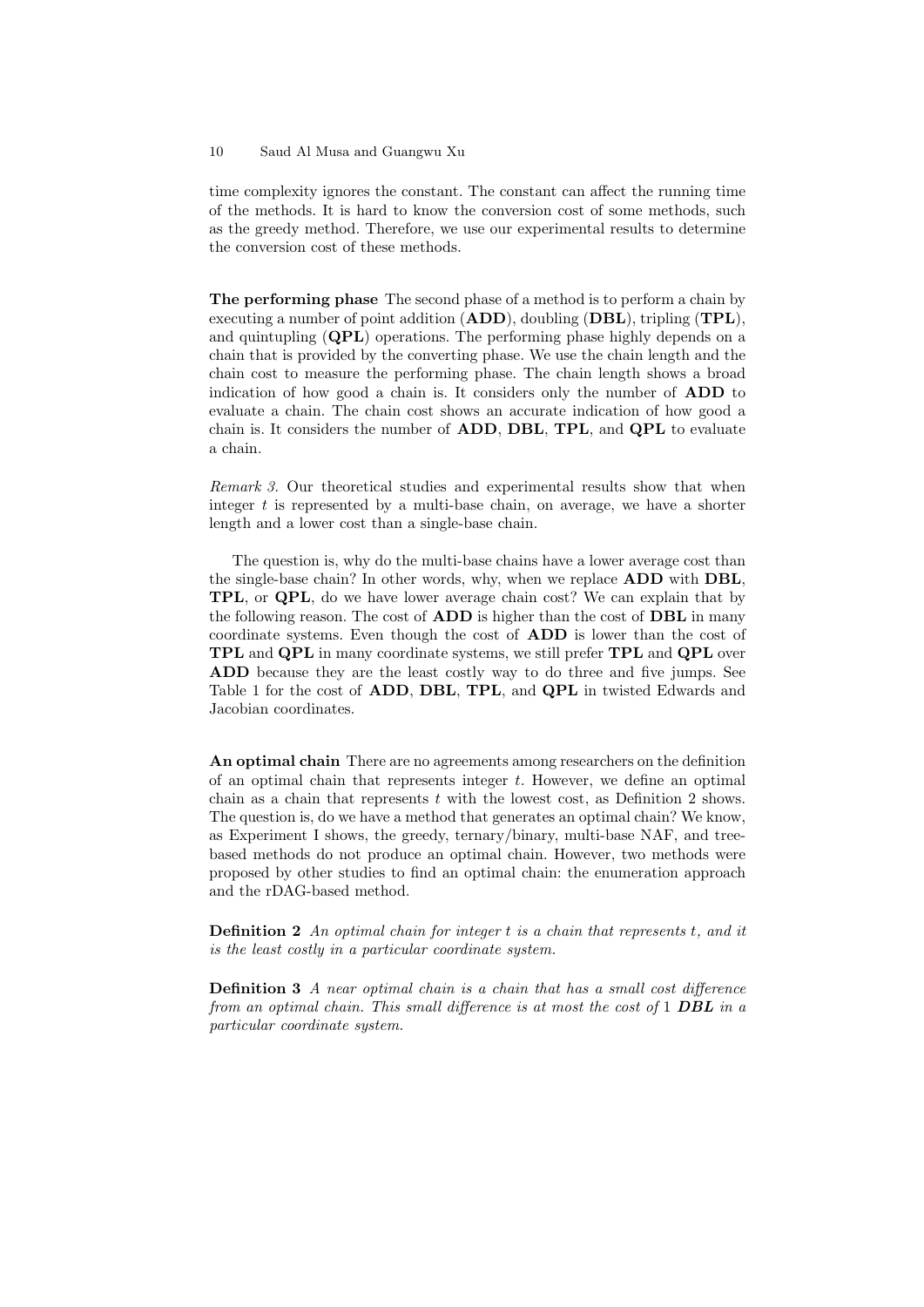In the first study, Doche proposed the enumeration approach to find an optimal chain with respect to the length [14]. This is a type of brute force approach that takes exponential time to find an optimal chain. In the second study, Bernstein, Chuengsatiansup, and Lange proposed the rDAG-based method to find an optimal chain with respect to the cost [4]. The conversion cost in the rDAG-based method is approximately  $\mathcal{O}((\log_2 t)^2)$ . Even though the conversion cost of the rDAG-based method is much better than the conversion cost of the enumeration approach, the rDAG-based method seems impractical for applications that require the converting phase to be on-the-fly, as Experiment II shows. We propose a solution to improve the rDAG-based method. We develop bucket methods to find a near optimal chain with the advantage of taking significantly less time than the rDAG-based method for an optimal chain. See Definition 3 for a near optimal chain definition and see the third result of Experiment II for a near optimal chain example.

### 3.2 Proposed Bucket Methods

DAG/bucket method The idea for this newly proposed method is to create buckets that are indexed by chain cost. A bucket contains nodes that are ordered by t. A node is represented in the form of  $(t, (s, a, b), (cost, seq), (pre_i, pre_j))$ where :

|             | positive integer                                                                 |
|-------------|----------------------------------------------------------------------------------|
| (s, a, b)   | s $2^a 3^b$ where $s \in \{+1, 0, -1\}$ and $a, b \in \{0, 1\}$                  |
| (cost, seq) | $ cost $ is chain cost                                                           |
|             | seq is a node sequence number in Bucket[i], and $seq \in \{0, , bucket-size-1\}$ |
|             | $(pre_i, pre_j) pre_i$ is an index of the previous bucket                        |
|             | $ pre_j $ is an index of the previous node in Bucket $[pre_i]$                   |

Algorithm 1 shows the steps of the DAG/bucket method. First, this method investigates nodes in a bucket with the lowest chain cost. Then, the method moves to the next bucket with the next lowest chain cost and investigates nodes. The method repeats the steps until it finds a node with  $t = 1$ . Finally, the method stops and returns the chain. Returning the chain is accomplished by get-chain, which traces  $(pre_i, pre_j)$  of nodes that are necessary for the chain. See Appendix D for an example of the DAG/bucket method.

An investigated node creates two or three nodes that are inserted into new buckets with a higher cost. This is because this method follows the DAG-based abstract idea, as Definition 4 shows. A node is inserted into a bucket according to its cost. The chain cost of nodes monotonically increases. This property guarantees that the method investigates all nodes and no node is skipped.

Definition 4 The DAG-based abstract idea states that if t is odd, three options are investigated:  $(t-1)/2$ ,  $(t+1)/2$ , and  $(t-s)/3$ . If t is even, two options are investigated: t/2 and  $(t - s)/3$  where  $s \in \{-1, 0, +1\}.$ 

The DAG/bucket method is similar to the rDAG-based method in that they both follow the DAG-based abstract idea. However, they are different in the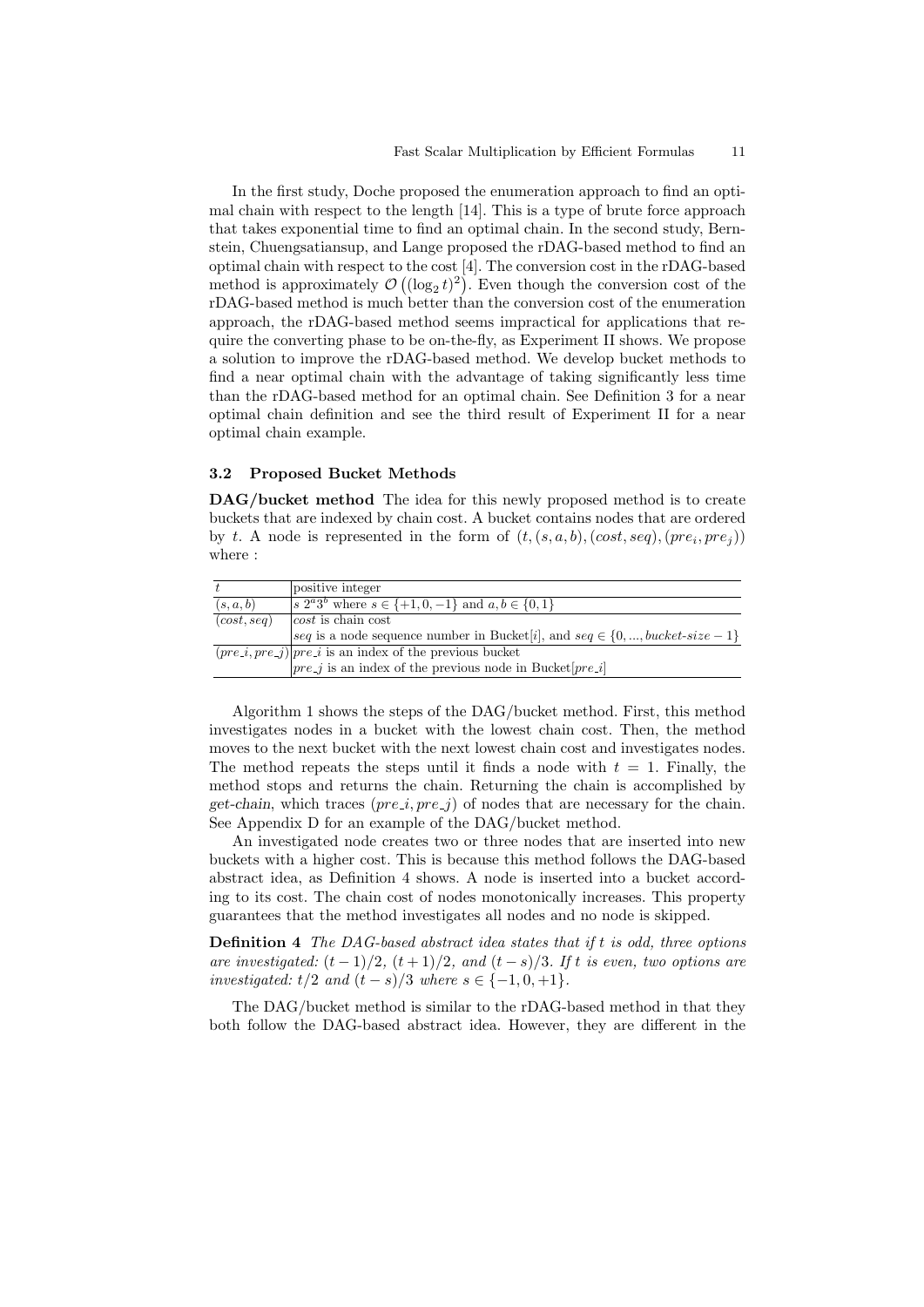following way. The objective of the rDAG-based method is to find an optimal chain without paying much attention to the time it takes to reach it [4]. The objective of the DAG/bucket method is to provide flexibility to control the chain quality and the time to find the chain. The flexibility is obtained by bucket-size, a value which balances the chain quality and the time to find the chain.

Algorithm 1 DAG/bucket Method

**Input:** positive integer  $t$ **Output:**  $(s_1, a_1, b_1), ..., (s_l, a_l, b_l)$  where l is expansion length initialize  $Bucket[bucket\text{-}max]$ insert new  $node(t, (0, 0, 0), (0, 0), (0, 0))$  in Bucket[0] for  $i \leftarrow 0$  to bucket-max do if (Bucket $[i]$  is empty) then continue for each node in Bucket[i] if  $(node.t = 1)$  then return get-chain(Bucket, *i*, node.seq) for each  $s \in \{+1, 0, -1\}$ | if  $((node.t - s) \pmod{2} \equiv 0)$  then  $\vert t \leftarrow (node.t - s)/2$  $cost \leftarrow node-cost + DBL + |s|$  ADD insert new  $node(t, (s, 1, 0), (cost, seq), (i, node. seq))$  in Bucket[round(cost)] remove any redundant nodes with respect to  $t$  $\bold{k}$  the smallest nodes with respect to  $t$  within  $\boldsymbol{bucket}\text{-}size$ if  $((node.t - s) \pmod{3} \equiv 0)$  then  $t \leftarrow (node.t - s)/3$  $cost \leftarrow node-cost + TPL + |s|$  ADD insert new  $node(t, (s, 0, 1), (cost, seq), (i, node. seq))$  in Bucket[round(cost)] remove any redundant nodes with respect to  $t$ **keep** the smallest nodes with respect to  $t$  within bucket-size

Tree/bucket method The idea of the tree/bucket method is to create buckets that are indexed by chain length. A bucket contains nodes that are ordered by t. A node is represented in the form of  $(t, (s, a, b), (seq, pre))$  where:

| positive integer                                                                             |
|----------------------------------------------------------------------------------------------|
| $(s, a, b)$  s $2^{a}3^{b}$ where $s \in \{+1, 0, -1\}$ and $a, b \ge 0$                     |
| $(seq, pre)$ seq is a node sequence number in Bucket i, and seq $\in \{0, , bucket-size-1\}$ |
| $ pre$ is an index of the previous node in Bucket $[i-1]$                                    |

Algorithm 2 shows the steps of the tree/bucket method. First, the method starts to investigate a node at bucket length  $= 1$ . Then, the method moves to investigate nodes at bucket length  $= 2$ . The method continues investigating nodes in each next bucket until it finds a node with  $t = 1$ . Finally, the method stops and returns the chain. Returning the chain is accomplished by get-chain,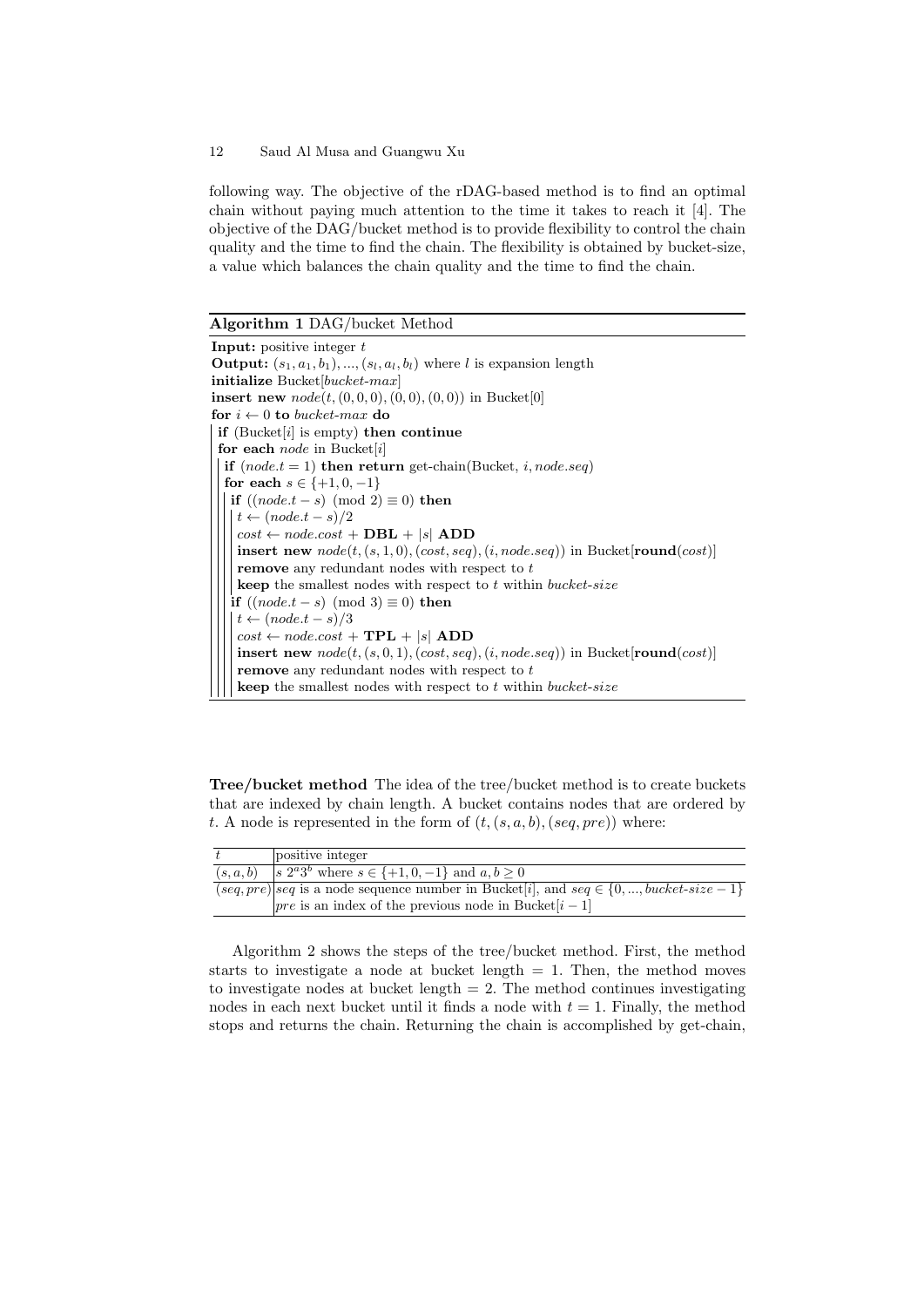which traces *pre* of nodes that are necessary for the chain. See Appendix D for an example of the tree/bucket method.

An investigated node always creates two new nodes that are inserted into the next bucket. This is because the tree/bucket method follows the tree-based abstract idea, as Definition 5 shows. A node is inserted into a bucket according to its length. The chain length of nodes monotonically increases. This property guarantees that the method investigates all nodes and no node is skipped.

**Definition 5** The tree-based abstract idea states that if  $t$  is coprime with  $6$ , then two options are investigated:  $(t+1)/(2^a3^b)$  and  $(t-1)/(2^a3^b)$  where a, b are 2-adic and 3-adic valuations of  $(t + 1)$  or  $(t - 1)$ .

The similarity between the DAG/bucket and tree/bucket methods is that they both use bucket-size to control the chain quality and the time to find a chain. The main difference between them is that the tree/bucket method utilizes the tree-based abstract idea, and the DAG/bucket method utilizes the DAG-based abstract idea. As a result, the DAG/bucket method generates a higher chain quality than the tree/bucket method, and the tree/bucket method generates a chain faster than the DAG/bucket method, as Experiment II shows.

# Algorithm 2 Tree/bucket Method

**Input:** positive integer  $t$ **Output:**  $(s_1, a_1, b_1), ..., (s_l, a_l, b_l)$  where l is chain length initialize  $Bucket[bucket\text{-}max]$  $t \leftarrow t/(2^a 3^b)$  where a, b are 2-adic and 3-adic valuations of t insert new  $node(t, (0, a, b), (0, 0))$  in Bucket[1] for  $i \leftarrow 1$  to bucket-max do if (Bucket $[i]$  is empty) then continue for each node in Bucket[i] if  $(node.t = 1)$  then return get-chain(Bucket, *i, node.seq)* for each  $s \in \{+1, -1\}$  $t \leftarrow (node.t - s)/(2^a 3^b)$  where a, b are 2-adic and 3-adic valuations of  $(node.t - s)$ insert new  $node(t, (s, a, b), (seq, node, seq))$  in Bucket $[i + 1]$ remove any redundant nodes with respect to t **keep** the smallest nodes with respect to  $t$  within bucket-size

Bucket-size and bucket-max Two important factors that determine the chain quality in the bucket methods are bucket-size and bucket-max. Bucket-size determines the number of nodes to be kept in a bucket. When bucket-size increases, it enhances the chain quality. However, it also increases the time to find the chain. The improvement percentage of the chain quality gradually decreases by increasing bucket-size. Eventually, the chain quality cannot be enhanced even though bucket-size is increased. Experimentally, we found that a practical choice for bucket-size is from 2 to 4.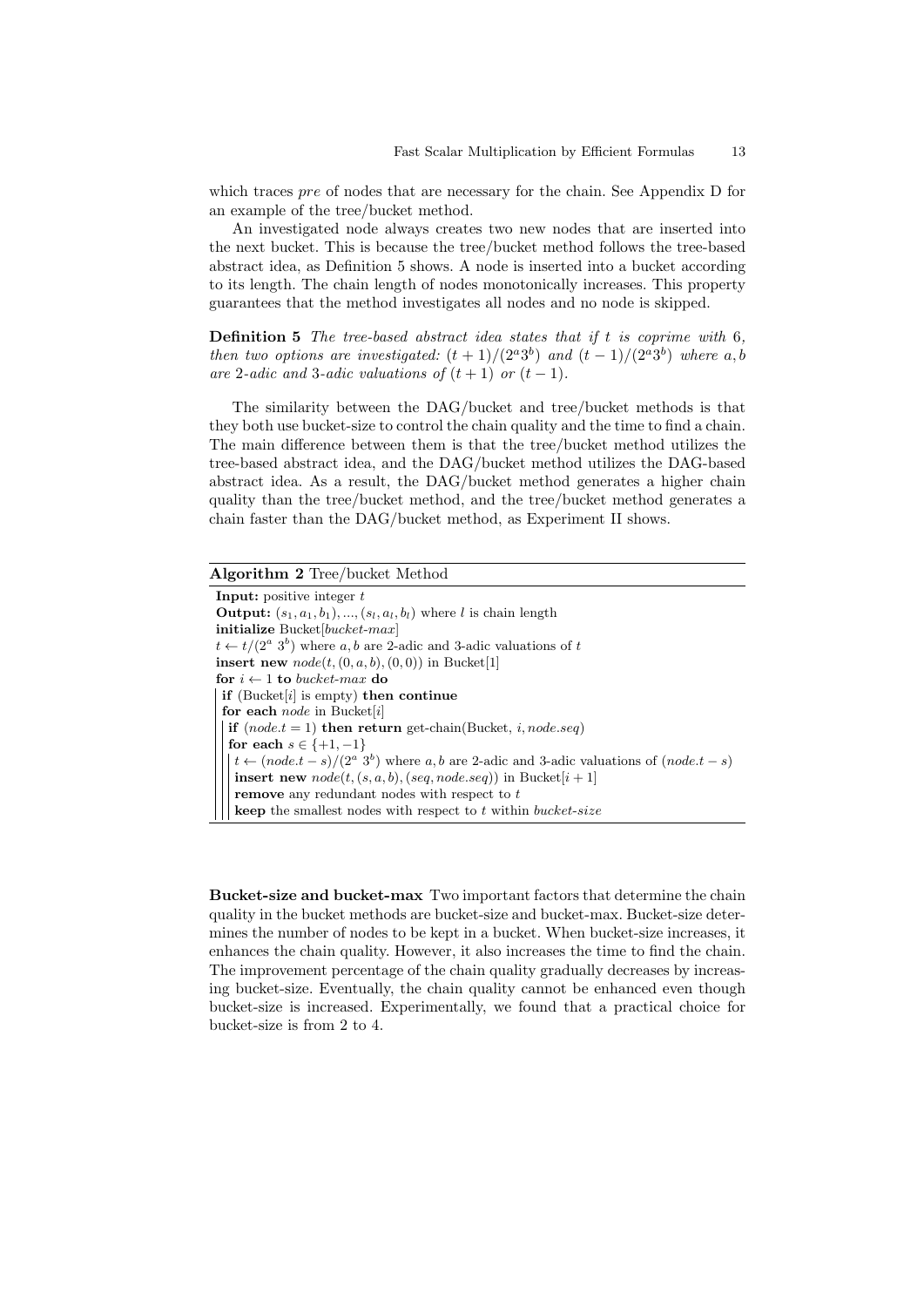The second factor that impacts the chain quality in the bucket methods is bucket-max. Bucket-max determines the number of buckets that are needed at maximum to find a chain. Experimentally, we found that when buckets are indexed by chain cost, bucket-max does not exceed the average chain cost of the NAF method. When buckets are indexed by chain length, bucket-max does not exceed the average chain length of the NAF method. This is with the assumption that the DAG/bucket method rounds the chain cost to the nearest integer. As a result, the average chain length and the average chain cost of the NAF method can estimate the value of bucket-max in the bucket methods. The average chain length of the NAF method is approximately  $(log_2 t)/3$ . The average chain cost of the NAF method is approximately  $log_2t(1/3$  **ADD** + **DBL**).

# 4 Experimental Results

In this section, we show the results of two experiments. Experiment I compares the multi-base methods with the single-base methods. Experiment II compares the DAG/bucket method with the tree/bucket method. We incorporated our efficient formulas  $P + Q$ ,  $2Q + P$  and  $5P$  in these MBNS methods. We conducted these experiments in standard twisted Edwards coordinates over prime fields. We used three types of measurements to compare the methods: the average chain length, the average chain cost, and the average running time.

The advantage of the chain length and the chain cost measurements is that they give the same results if we test the methods in different devices. This is because the chain length is affected by the integer bit size and the method. The chain cost is effected by the integer bit size, the method, the coordinate system, and the  $S/M$  ratio assumption. For the chain cost, we ignored addition/subtraction operations since they are cheap operations. We assumed  $1S =$ 0.8M over prime fields. We did not use inversion operations since we worked in projective coordinates.

The advantage of the running time measurement is that it evaluates all the implementation aspects of the methods. It takes into consideration, unlike other measurements, the time to convert integer  $t$  to a chain. The disadvantage of the running time measurement is that it gives different results if we test the methods in different devices. This is because the running time is affected directly by various factors such as the CPU specification, the number of temporary variables, and the finite field arithmetic library (e.g., GMP, MIRCAL) [18, 31].

The devices specifications for these experiments are described as follows. We used C programming language and GCC compiler on 64-bit Ubuntu Linux OS. We used an Intel Core i5-8250U processor with the speed 1.6 GHz. We used GMP library for field arithmetic operations [18]. We generated 10,000 random integers within bit size [1, 254]. We repeated this step with 382-bit and 521-bit integers. Then we took the average for each reading results for accuracy reasons.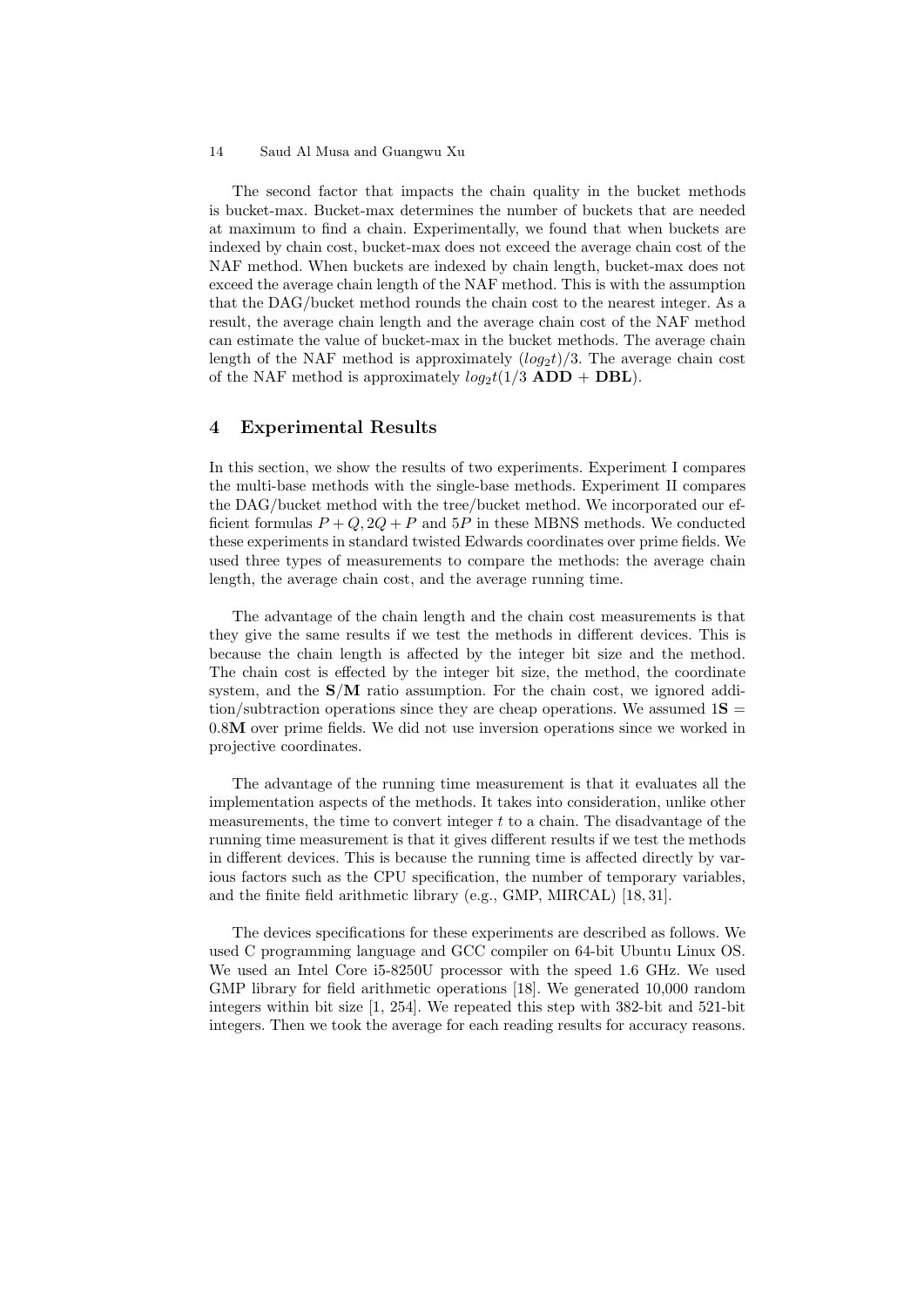### 4.1 Experiment I

The goal for Experiment I was to compare the single-base methods with the multi-base methods. We wanted to measure the obtained improvement if the multi-base methods were used over the single-base methods. For the single-base methods, we implemented the binary and the NAF methods [20]. For the multibase methods, we implemented the greedy, the ternary/binary, the multi-base NAF, and the tree-based methods [11] [9, 27, 15]. We assumed bound-size  $=$ 1 in the tree-based method because we did not consider the pre-computation option in Experiment I. However, we considered the pre-computation option in the converting phase in Experiment II. We present the results of Experiment I in Table 5 and Table 6. It shows the comparison results of the single-base and the multi-base methods with respect to the average chain length  $(l)$ , the average chain cost  $(m)$ , and the average running time  $(t)$ .

Table 5. Theoretical Comparison Between Single-base and Multi-base Methods

|                                | $254$ -bit |                                                                           |      | $382$ -bit     |   | $521$ -bit |                |   |
|--------------------------------|------------|---------------------------------------------------------------------------|------|----------------|---|------------|----------------|---|
|                                |            | m                                                                         | $\%$ | m              | % |            | m              | % |
| Binary                         |            | 126.97 2922.86                                                            |      | 191.01 4408.98 |   |            | 260.52 6020.79 |   |
| (2)NAF                         |            | 85.13 2475.16                                                             |      | 127.78 3729.39 |   |            | 174.17 5092.31 |   |
| $(2, 3)$ greedy                |            | 55.94 2135.48 13.72 83.42 3213.16 13.84 13.64 4381.26 13.96               |      |                |   |            |                |   |
| $\text{ternary}/\text{binary}$ |            | 58.48 2161.99 12.65 87.67 3258.12 12.64 119.51 4449.32 12.63              |      |                |   |            |                |   |
| $(2, 3)$ NAF                   |            | $61.07$  2117.36  14.46    91.59  3191.09  14.43   124.87  4358.21  14.42 |      |                |   |            |                |   |
| $(2, 3)$ tree                  |            | 55.11 2108.92 14.80 82.62 3178.69 14.77 112.63 4341.50 14.73              |      |                |   |            |                |   |
| $(2, 3, 5)$ NAF                | 52.11      | $ 2083.81 15.81 $ 78.21 $ 3141.32 15.77 106.60 4289.92 15.76$             |      |                |   |            |                |   |
| $(2, 3, 5)$ tree               |            | 45.65 2077.91 16.05 68.40 3132.04 16.02 93.15 4277.15 16.01               |      |                |   |            |                |   |

l: The average chain length.

m: The average chain cost.

 $\%$ : The improvement percentage with respect to m in comparison to (2)NAF.

Results of Experiment I We obtained three main results from Experiment I. First, with respect to  $m$ , all the investigated multi-base methods performed better than the single-base methods. We saw that the multi-base methods gave approximately 12% to 16% improvement in comparison to the single-base NAF method. With respect to t, they gave approximately  $12\%$  to  $18\%$  improvement, except for the greedy method (addressed below). The tree-based method with {2, 3, 5}-integers succeeded to give the highest percentage of improvement in comparison to other methods.

Second, the triple-base method with  $\{2, 3, 5\}$ -integers had a better performance than the double-base method with  $\{2, 3\}$ -integers. This implies that quadruplebase and quintuple-base methods may lead to a better performance than the triple-base method. However, we should also note that the improvement decreases with a higher-base method. This is because the improvement from single-base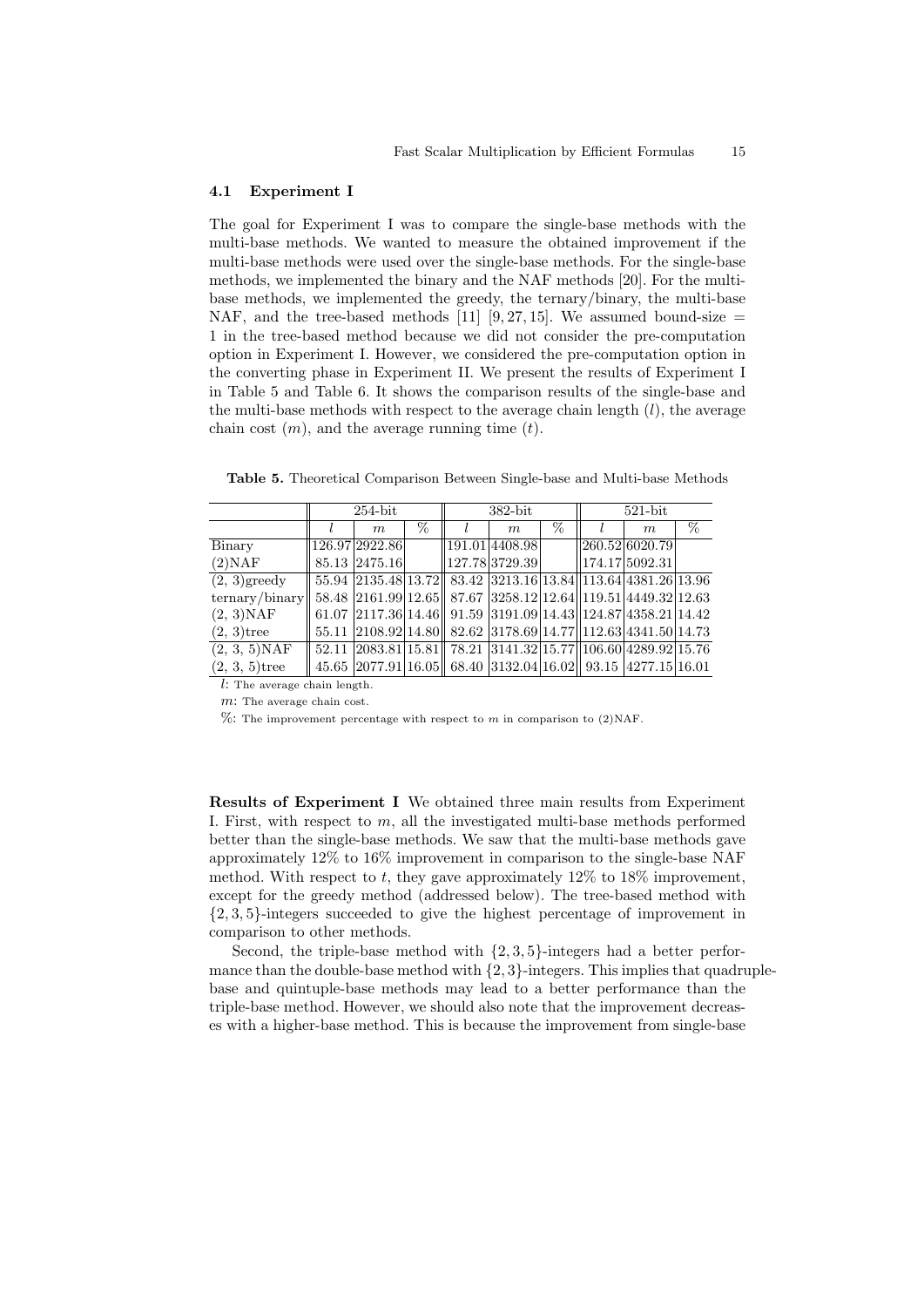|                                                                    | $254$ -bit |   | $382$ -bit                                            |   | $521$ -bit |   |  |
|--------------------------------------------------------------------|------------|---|-------------------------------------------------------|---|------------|---|--|
|                                                                    | t          | % |                                                       | % |            | % |  |
| Binary                                                             | 618.24     |   | 1121.56                                               |   | 2132.3     |   |  |
| (2)NAF                                                             | 544.52     |   | 1025.42                                               |   | 1864.24    |   |  |
| $(2, 3)$ greedy                                                    |            |   | $ 545.71  - 0.22   1034.57  - 0.89   1867.16  - 0.16$ |   |            |   |  |
| ternary/binary  475.45  12.68    874.45   14.72    1562.54   16.18 |            |   |                                                       |   |            |   |  |
| $(2, 3)$ NAF                                                       |            |   | 479.01   12.03    878.38   14.34    1566.15   15.99   |   |            |   |  |
| $(2, 3)$ tree                                                      |            |   | 477.20   12.36    877.53   14.42    1563.37   16.14   |   |            |   |  |
| $(2, 3, 5)$ NAF                                                    |            |   | $ 469.86 13.71  855.31 16.60  1527.33 18.07$          |   |            |   |  |
| $(2, 3, 5)$ tree                                                   |            |   | 465.18  14.57    849.76   17.13   1522.31  18.34      |   |            |   |  |

Table 6. Running Time Comparison Between Single-base and Multi-base Methods

t: The average running time in  $\mu$ s.

 $\%$ : The improvement percentage in comparison to (2)NAF.

to double-base methods was higher than the improvement from double-base to triple-base methods. As a result, we conclude that  $7P$  and  $11P$  dedicated formulas seem impractical to use with the multi-base methods since they only achieve a minor improvement.

Lastly, we found that the greedy method with  $\{2, 3\}$ -integers is impractical for implementation for two reasons. The first reason is that it requires extra set-up time to find the best upper bound  $(a_{max}, b_{max})$ . We found that the upper bounds (140, 73), (210, 109), and (290, 146) are approximately the best value for 254-bit, 382-bit, and 521-bit integers respectively. In contrast, other multi-base methods do not require extra set-up time to find the best upper bound.

The second reason it is impractical is the converting time. We did not have an efficient way to find the best approximation for integer t in terms of a  $\{2,3\}$ integer. However, we tried the best available solutions. We used the line search algorithm [39, 7]. Another option is to use a look-up table [16]. However, a look-up table requires an offline pre-computation and extra memory space. In contrast, the converting times in other multi-base methods are more efficient and do not require offline pre-computations. This is because they use a dynamic approach to convert integer  $t$  to a multi-base chain.

## 4.2 Experiment II

The goal of Experiment II was to compare the tree/bucket and the DAG/bucket methods. We wanted to measure the bucket-size impact of the bucket methods on the chain cost and the time to find the chain. We implemented the DAG/bucket and tree/bucket methods with  $\{2,3\}$ -integers by using Algorithm 1 and Algorithm 2 respectively. We focused on 254-bit integers. We present the results of Experiment II in Figure 2. It shows the bucket-size impact of bucket methods on the chain cost and the time to find the chain.

Results of Experiment II We obtained three main results from Experiment II. First, the bucket methods use the bucket-size to balance the chain cost and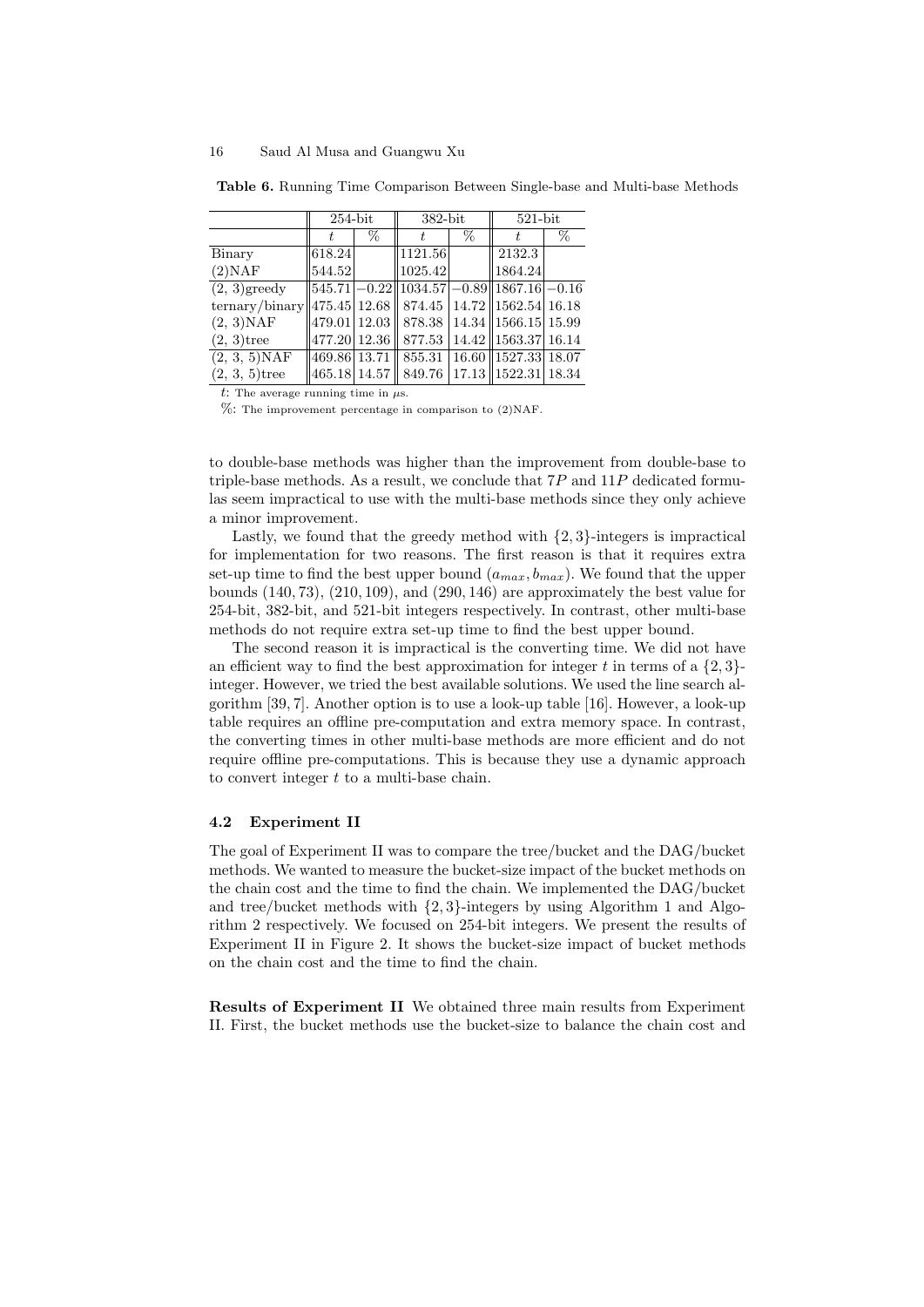

Fig. 2. Experimental Comparison Between Tree/bucket and DAG/bucket Methods

the time to find the chain. We noted that when the bucket-size increases, the chain cost gradually decreases and the time to find a chain gradually increases. The largest improvement of the chain cost in the bucket methods was when bucket-size  $= 2$ . The improvement of the chain cost became minor when bucket $size > 4$ . As a result, we concluded that the bucket methods seem more practical when the bucket-size is selected from 2 to 4.

Second, the DAG/bucket method produces a lower chain cost than the tree/bucket method. However, the DAG/bucket method also requires more time to find a chain. This is due to the ways these methods generate new nodes, as explained in Section 3. We also saw that the tree/bucket method with bucket-size =  $\infty$ cannot produce a lower chain cost than the DAG/bucket method with bucketsize  $> 1$ . This implies that the tree-based method with unbound-size does not produce an optimal chain nor a near optimal chain, as Table 7 shows.

Table 7. Experimental Comparison Between Optimal and Near Optimal Chains

|                                                                                                                                                                                                                          | $254$ -bit |             |                            |  |
|--------------------------------------------------------------------------------------------------------------------------------------------------------------------------------------------------------------------------|------------|-------------|----------------------------|--|
|                                                                                                                                                                                                                          |            | $m_{\cdot}$ |                            |  |
| $\begin{array}{c c} \text{(2, 3)} \text{tree/bucket}_{size=\infty} & \text{51.01}\text{ } \text{2070.73} \\ \text{(2, 3)} \text{DAG/bucket}_{size=4} & \text{51.54}\text{ } \text{2040.01} & \text{4008.17} \end{array}$ |            |             |                            |  |
|                                                                                                                                                                                                                          |            |             |                            |  |
| $(2, 3)$ rDAG-based                                                                                                                                                                                                      |            |             | $\ 49.61 2035.56 14941.53$ |  |

l: The average chain length.

m: The average chain cost.

t: The average running time in  $\mu$ s.

Third, a near optimal chain in the DAG/bucket method can be reached in significantly less time than an optimal chain. We noted that the near optimal chain for the DAG/bucket method could be reached when bucket-size  $= 4$ . This is because the average chain cost of the rDAG-based method, which produces an optimal chain, is 2035.56M and the average chain cost of the DAG/bucket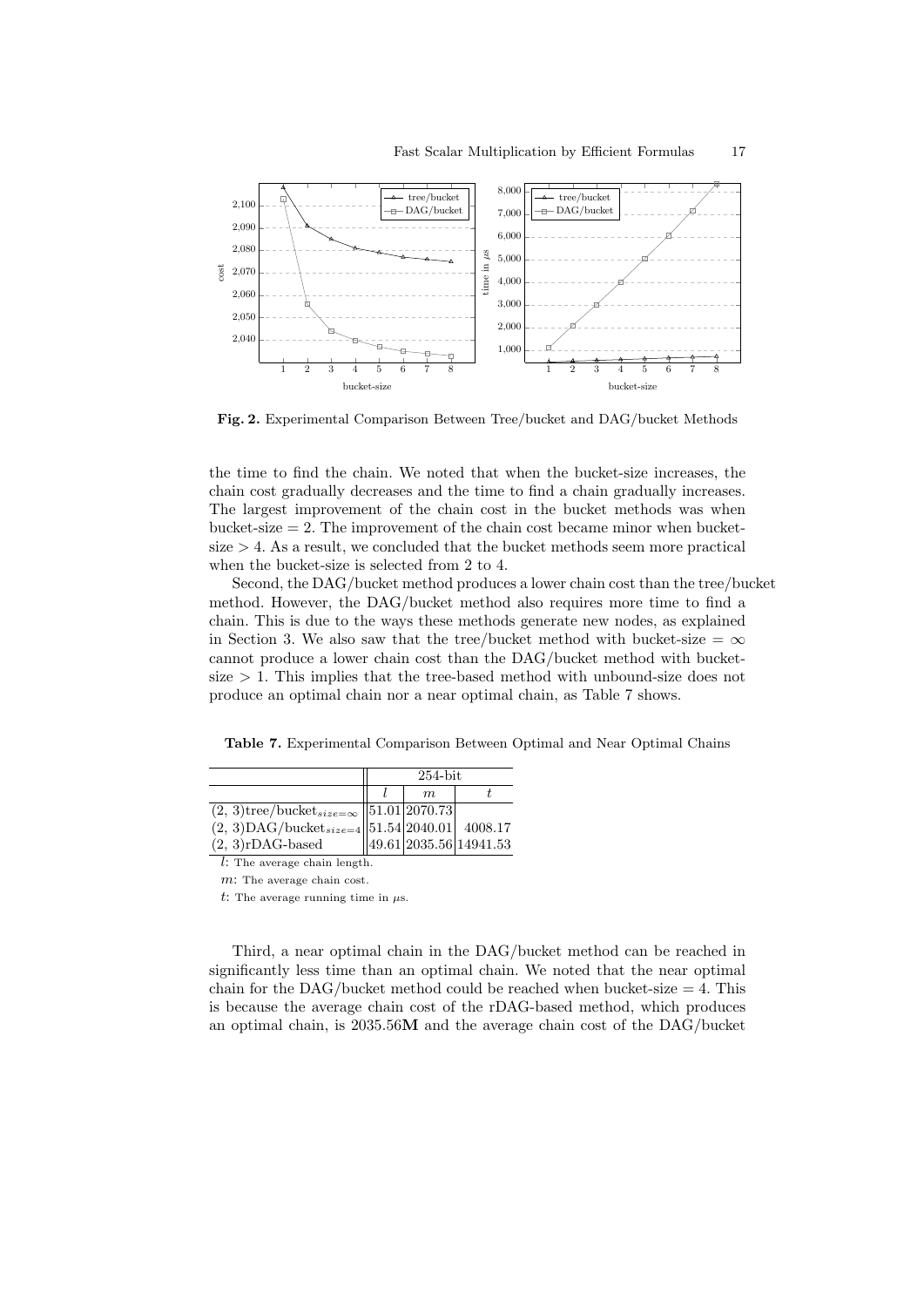method when bucket-size  $= 4$  is 2040.01M. Therefore, the difference between them is less than DBL cost. We also noted that the near optimal chain of the DAG/bucket method sped up the performance 73.17% in comparison to the optimal chain. This is because the time to reach an optimal chain in the rDAGbased method is  $14941.53\mu s$  and the time to reach a near optimal chain in the DAG/bucket method is  $4008.17\mu s$ , as Table 7 shows.

# 5 Conclusion

In this paper, we consider the efficiency problem of scalar multiplication for elliptic curves over finite fields with a twofold focus. Our first focus was to derive several efficiently computable formulas for the class of twisted Edwards curves over prime fields. We proposed  $2Q + P$  and  $5P$  formulas in standard projective coordinate systems. To the best of our knowledge, the  $2Q+P$  formula given in this paper is the first dedicated formula for twisted Edwards curves. It saves about 2.8 field multiplications, compared to a non-dedicated formula. Our 5P formula improves on the best one in the literature [26] by about 4.2 field multiplications. Our  $2Q + P$  saves 3 field squarings and our 5P saves about 2 field multiplications, compared to  $2Q + P$  and  $5P$  in Jacobian Weierstrass  $(a = -3)$  coordinates. In addition, using the pre-computation concept, we were able to compute  $P + Q$  with one less field multiplication.

Our second focus dealt with the efficiency of generating MBNS chains. We formulated bucket methods for the DAG-based and the tree-based abstract ideas. These proposed bucket methods systematically balance the chain quality and the time to find the chain. We proposed finding a near optimal chain that relaxes the requirement of a chain being optimal. This is because finding a near optimal chain is more efficient than finding an optimal chain. We also demonstrated that the tree-based method does not produce an optimal chain nor a near optimal chain.

We conducted extensive experiments to compare the performance of the MB-NS methods with respect to the average chain cost and the average running time. We used the running time to evaluate the two phases of the methods: the converting phase and the performing phase. We used the chain cost to evaluate only the performing phase of the methods. The investigated MBNS methods were the greedy, the ternary/binary, the multi-base NAF, the tree-based, the rDAG-based, and the bucket. Our proposed  $P + Q$ ,  $2Q + P$ , and  $5P$  formulas were utilized in these MBNS methods. Our results showed that the MBNS methods without pre-computation had an approximately 12% to 16% lower average chain cost than the NAF method. Except for the greedy method, they showed that the MBNS methods had an approximately 12% to 18% faster average running time. They showed that the MBNS methods with pre-computation could further lower the average chain cost and affect the average running time.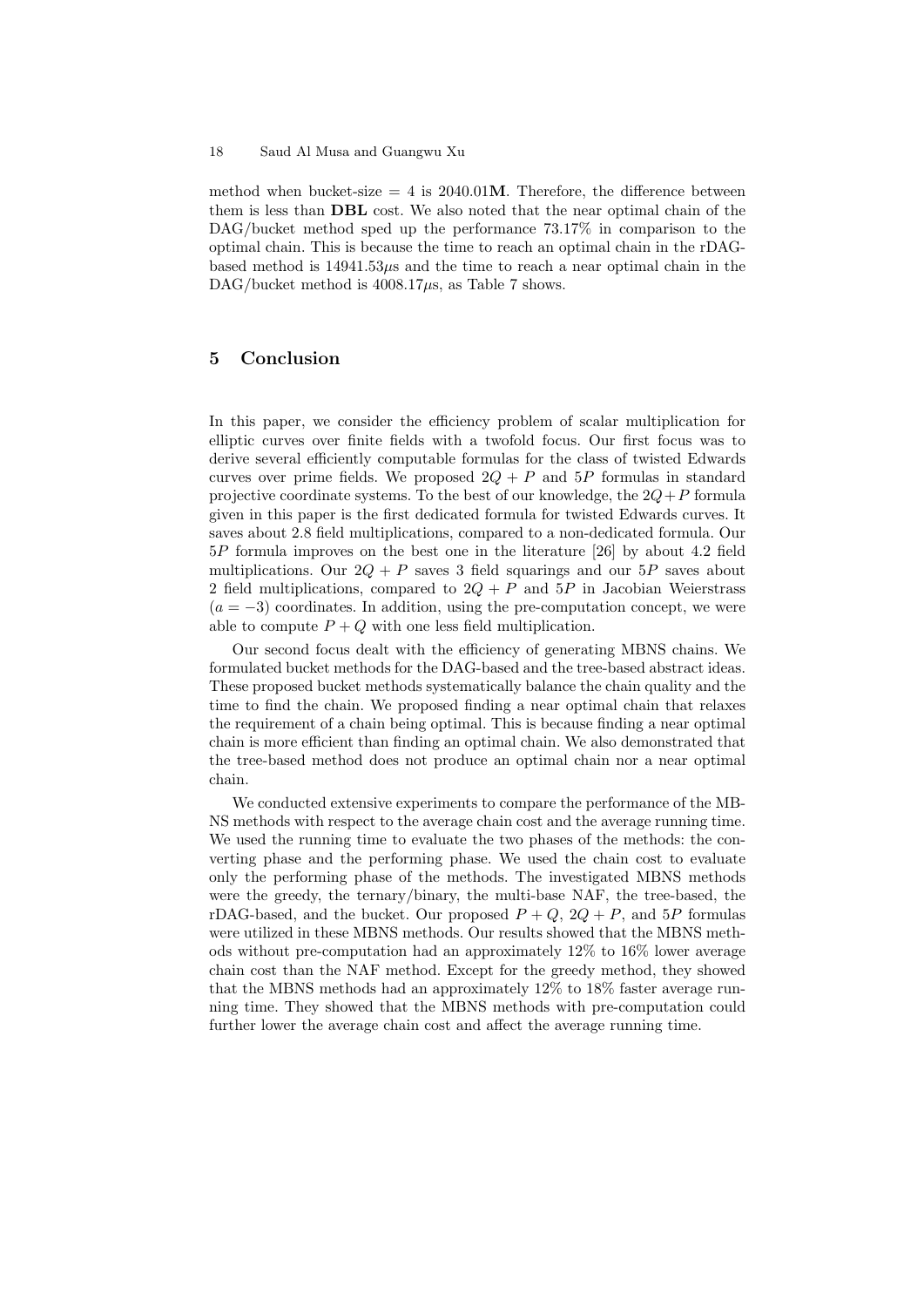# References

- 1. Al Musa, S., Xu, G.: Fast scalar multiplication for elliptic curves over binary fields by efficiently computable formulas. In: Patra, A., Smart, N. (eds.) Proc. IN-DOCRYPT 20017. pp. 206–226. LNCS, Springer, Cham (2017)
- 2. Bernstein, D., Birkner, P., Joye, M., Lange, T., Peters, C.: Twisted edwards curves. In: Vaudenay, S. (ed.) Proc. AFRICACRYPT 2008. pp. 389–405. LNCS, Springer, Heidelberg (2008)
- 3. Bernstein, D., Birkner, P., Lange, T., Peters, C.: Optimizing double-base elliptic curve single-scalar multiplication. In: Srinathan, K., Rangan, C., Yung, M. (eds.) Proc. INDOCRYPT 2007 . pp. 167–182. LNCS, Springer, Heidelberg (2007)
- 4. Bernstein, D., Chuengsatiansup, C., Lange, T.: Double-base scalar multiplication revisited. Cryptology ePrint Archive, Report 2017/037 (2017), https://eprint. iacr.org/2017/037
- 5. Bernstein, D., Lange, T.: Inverted edwards coordinates. In: Boztas, S., Lu, H. (eds.) Proc. AAECC 2007. pp. 20–27. LNCS, Springer, Heidelberg (2007)
- 6. Bernstein, D., Lange, T.: Faster addition and doubling on elliptic curves. Cryptology ePrint Archive, Report 2007/286 (2007), https://eprint.iacr.org/2007/286
- 7. Berthe, V., Imbert, L.: On converting numbers to the double-base number system. Adv. Signal Pro. Algo. Archit. Implement. XIV. 5559, 7078 (2004)
- 8. Brown, M., Hankerson, D., Lopez, J., Menezes, A.: Software implementation of the nist elliptic curves over prime fields. In: Naccache, D. (ed.) Proc. CT-RSA 2001. pp. 250–265. LNCS, Springer, Heidelberg (2001)
- 9. Ciet, M., Joye, M., Lauter, K., Montgomery, P.: Trading inversions for multiplications in elliptic curve cryptography. Designs, Codes and Cryptography 39(2), 189–206 (2006)
- 10. Crosby, M., Nachiappan, Pattanayak, P., Verma, S., Kalyanaraman, V.: Blockchain technology: Beyond bitcoin (2016), http://scet.berkeley.edu/wp-content/ uploads/AIR-2016-Blockchain.pdf
- 11. Dimitrov, V., Imbert, L., Mishra, P.: Efficient and secure elliptic curve point multiplication using double-base chains. In: Roy, B. (ed.) Proc. ASIACRYPT 2005. pp. 59–78. LNCS, Springer, Heidelberg (2005)
- 12. Dimitrov, V., Imbert, L., Mishra, P.: The double-base number system and its application to elliptic curve cryptography. Mathematics of Computation 77(262), 1075–1104 (2008)
- 13. Dimitrov, V., Jullien, G., Miller, W.: An algorithm for modular exponentiation. Information Processing Letters 66, 155–159 (1998)
- 14. Doche, C.: On the enumeration of double-base chains with applications to elliptic curve cryptography. In: Sarkar, P., Iwata, T. (eds.) Proc. ASIACRYPT 2014. pp. 297–316. LNCS, Springer, Heidelberg (2014)
- 15. Doche, C., Habsieger, L.: A tree-based approach for computing double-base chains. In: Mu, Y., Susilo, W., Seberry, J. (eds.) Proc. ACISP 2008. pp. 433–446. LNCS, Springer, Heidelberg (2008)
- 16. Doche, C., Imbert, L.: Extended double-base number system with applications to elliptic curve cryptography. In: Barua, R., Lange, T. (eds.) Proc. INDOCRYPT 2006. pp. 335–348. LNCS, Springer, Heidelberg (2006)
- 17. Giorgi, P., Imbert, L., Izard, T.: Optimizing elliptic curve scalar multiplication for small scalars. Mathematics for Signal and Information Processing 7444 (2009)
- 18. Granlund, T., et al.: Gnu multiple precision arithmetic library, http://www. gmplib.org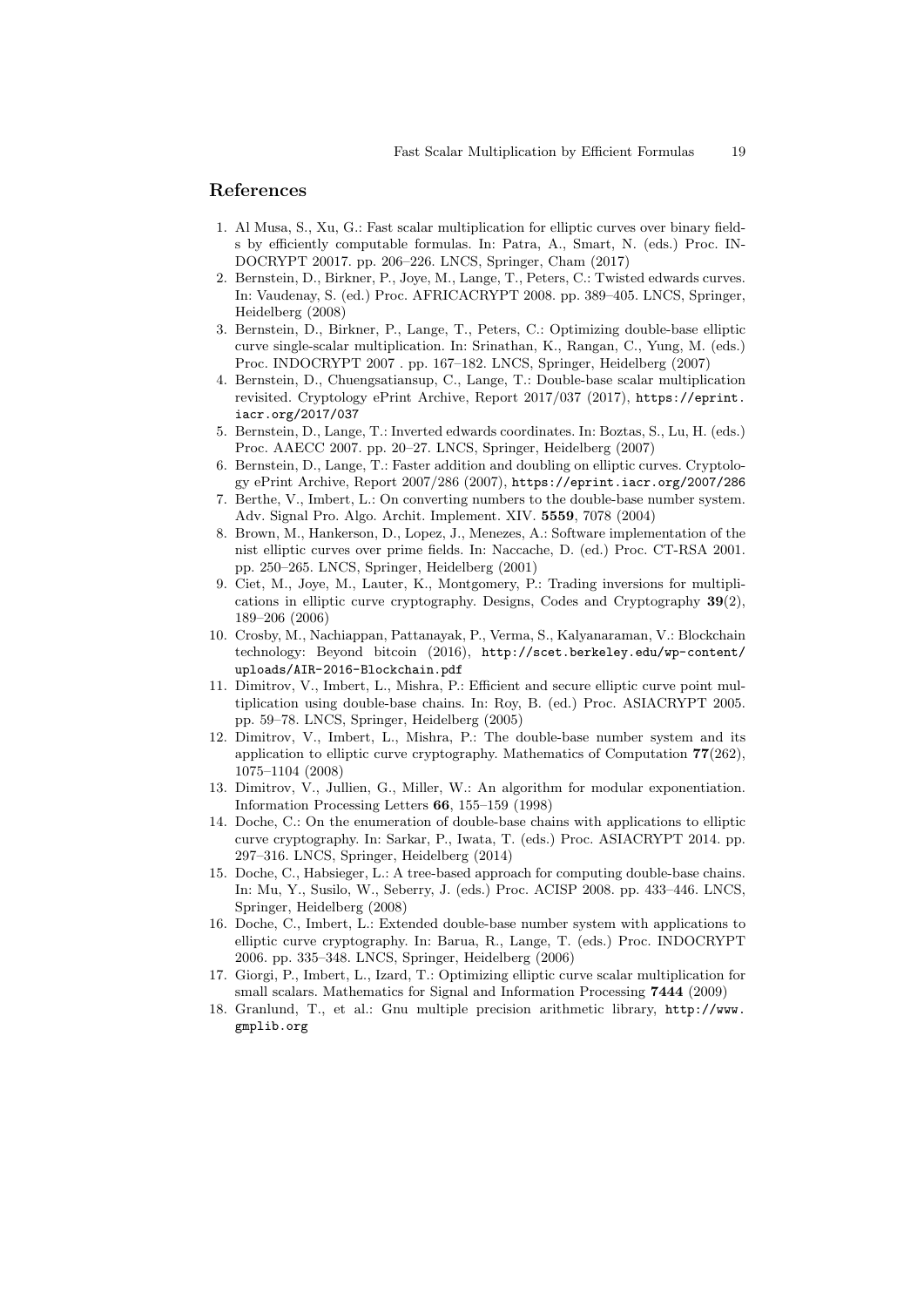- 20 Saud Al Musa and Guangwu Xu
- 19. Hankerson, D., Lopez, J., Menezes, A.: Software implementation of elliptic curve cryptography over binary fields. In: Koc, C., Paar, C. (eds.) Proc. CHES 2000. pp. 1–24. LNCS, Springer, Heidelberg (2000)
- 20. Hankerson, D., Menezes, A., Vanstone, S.: Guide to elliptic curve cryptography. Springer-Verlag (2004)
- 21. He, D., Zeadally, S.: An analysis of rfid authentication schemes for internet of things in healthcare environment using elliptic curve cryptography. IEEE Internet of Things Journal 2, 72–83 (2014)
- 22. Koblitz, N.: Elliptic curve cryptosystems. Math. of Computation 48(177), 203–209 (1987)
- 23. Kohel, D.: Twisted u4-normal form for elliptic curve. Cryptology ePrint Archive, Report 2017/121 (2017), https://eprint.iacr.org/2017/121
- 24. Lange, T.: A note on lopez-dahab coordinates. Cryptology ePrint Archive, Report 2004/323 (2004), https://eprint.iacr.org/2004/323
- 25. Lenstra, A., Verheul, E.: Iselecting cryptographic key sizes. Journal of Cryptology 14, 255–293 (2001)
- 26. Li, W., Yu, W., Wang, K.: Improved tripling on elliptic curves. In: Lin, D., Wang, X., Yung, M. (eds.) Proc. Inscrypt 2015. pp. 193–205. LNCS, Springer, Cham (2016)
- 27. Longa, P., Gebotys, C.: Fast multibase methods and other several optimizations for elliptic curve scalar multiplication. In: Jarecki, S., Tsudik, G. (eds.) Proc. PKC 2009. pp. 443–462. LNCS, Springer, Heidelberg (2009)
- 28. Longa, P., Miri, A.: Fast and flexible elliptic curve point arithmetic over prime fields. IEEE Transactions on Computers 57, 289–302 (2008)
- 29. Longa, P., Miri, A.: New composite operations and precomputation scheme for elliptic curve cryptosystems over prime fields. In: Cramer, R. (ed.) Proc. PKC 2008. pp. 229–247. LNCS, Springer, Heidelberg (2008)
- 30. Longa, P., Miri, A.: New multibase non-adjacent form scalar multiplication and its application to elliptic curve cryptosystems (extended version). Cryptology ePrint Archive, Report 2008/052 (2008), https://eprint.iacr.org/2008/052
- 31. Matula, D., Kornerup, P.: Multiprecision integer and rational arithmetic c library, http://www.miracl.com
- 32. Miller, V.: Use of elliptic curves in cryptography. In: Williams, H. (ed.) Proc. CRYPTO 1985. pp. 417–426. LNCS, Springer, Heidelberg (1986)
- 33. Mishra, P., Dimitrov, V.: Efficient quintuple formulas for elliptic curves and efficient scalar multiplication using multibase number representation. In: Garay, J., Lenstra, A., Mambo, M., Peralta, R. (eds.) Proc. ISC 2007 . pp. 390–406. LNCS, Springer, Heidelberg (2007)
- 34. Nakamoto, S.: Bitcoin: A peer-to-peer electronic cash system (2011), https:// bitcoin.org/bitcoin.pdf
- 35. Oliveira, T., Lopez, J., Aranha, D., Rodriguez-Henriquez, F.: Two is the fastest prime: lambda coordinates for binary elliptic curves. Journal of Cryptographic Engineering 4(1), 3–17 (2014)
- 36. Rescorla, E.: Rfc8446: The Transport Layer Security (TLS) Protocol Version 1.3 (2018)
- 37. Subramanya Rao, S.: Three dimensional montgomery ladder, differential point tripling on montgomery curves and point quintupling on weierstrass and edwards curves. In: Pointcheval, D., Nitaj, A., Rachidi, T. (eds.) Proc. AFRICACRYPT 2016. pp. 84–106. LNCS, Springer, Cham (2016)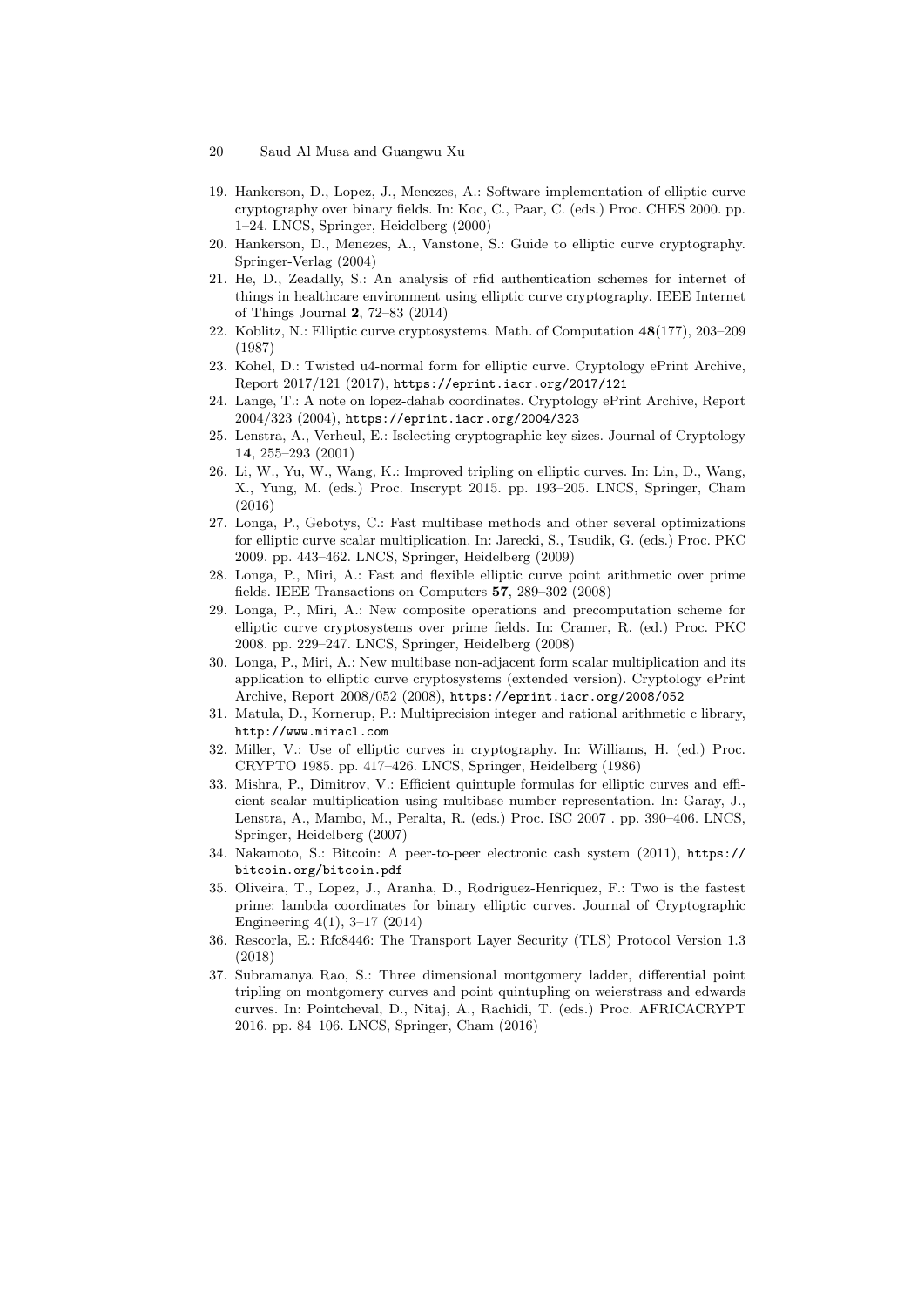- 38. Yu, W., Kim, K., Jo, M.: New fast algorithms for elliptic curve arithmetic in affine coordinates. In: Tanaka, K., Suga, Y. (eds.) Proc. IWSEC 2015. pp. 56–64. Springer, Cham (2015)
- 39. Yu, W., Wang, K., Li, B., Tian, S.: Triple-base number system for scalar multiplication. In: Youssef, A., Nitaj, A., Hassanien, A. (eds.) Proc. AFRICACRYPT 2013. pp. 433–451. LNCS, Springer, Heidelberg (2013)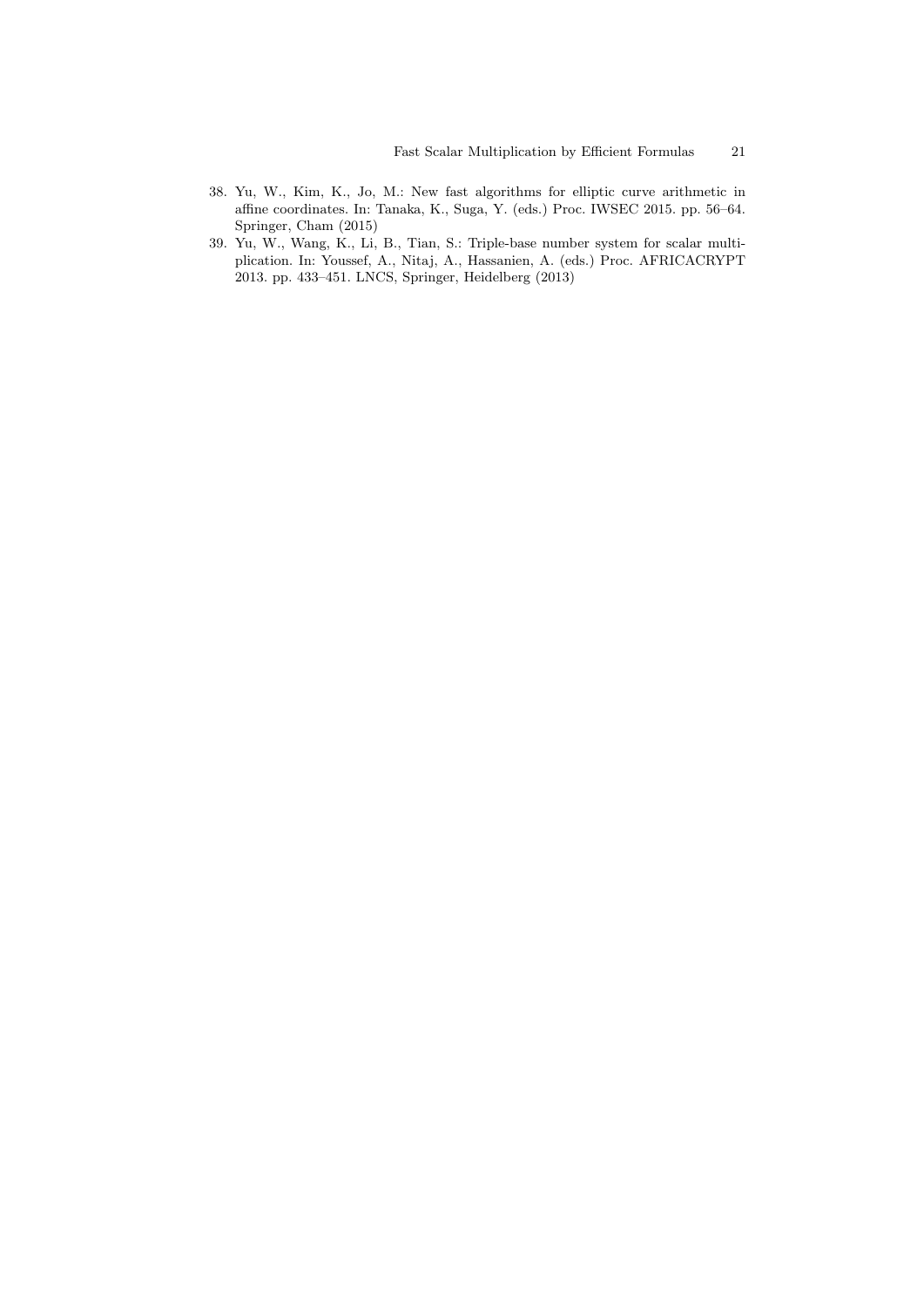# 6 Appendix A: Formulas

This appendix shows the operation counts for  $P + Q$ , 2P, and 3P formulas represented in standard twisted Edwards coordinates. These formulas can be found in [2, 4]. However, we use different notations to present these formulas because we want to unify the notations for the complete set  $P+Q$ ,  $2P$ ,  $3P$ , and 5P. Also, it is necessary to present these formulas here because the proofs of the new  $5P$ , and  $2Q + P$  formulas depend on these formulas.

Table 8. Operation Counts for  $P + Q$  in Standard Twisted Edwards Coordinates

| Formula terms                                                                        | Operation counts   |
|--------------------------------------------------------------------------------------|--------------------|
| $F = (Z_1 \cdot Z_2)^2 - d \cdot X_1 \cdot X_2 \cdot Y_1 \cdot Y_2$                  | $4M+1M_d+1S$       |
| $X_3 = Z_1 Z_2 \cdot F \cdot ((X_1 + Y_1) \cdot (X_2 + Y_2) - X_1 X_2 - Y_1 Y_2)$ 3M |                    |
| $Y_3 = Z_1 Z_2 \cdot \bar{F} \cdot (Y_1 Y_2 - a \cdot X_1 X_2)$                      | $2M+1M_a$          |
| $Z_3 = F \cdot \bar{F}$                                                              | 1 M                |
|                                                                                      | $10M+1M_d+1M_a+1S$ |

 $\overline{F}$  is the conjugate of  $F$ .

Table 9. Operation Counts for 2P in Standard Twisted Edwards Coordinates

| Formula terms                                                      | Operation counts              |
|--------------------------------------------------------------------|-------------------------------|
| $T = Y_1^2 + a \cdot X_1^2$                                        | $1\mathbf{M}_a + 2\mathbf{S}$ |
| $X_2 = ((X_1 + Y_1)^2 - X_1^2 - Y_1^2) \cdot (T - 2Z_1^2) 1M + 2S$ |                               |
| $Y_2 = -T \cdot T$                                                 | 1 <sub>M</sub>                |
| $Z_2 = T \cdot (T - 2Z_1^2)$                                       | 1 <sub>M</sub>                |
|                                                                    | $3M + 1M_a + 4S$              |

 $\bar{T}$  is the conjugate of  $T$ .

Table 10. Operation Counts for 3P in Standard Twisted Edwards Coordinates

| Formula terms                                             | Operation counts              |
|-----------------------------------------------------------|-------------------------------|
| $T = Y_1^2 + a \cdot X_1^2$                               | $1\mathbf{M}_a + 2\mathbf{S}$ |
| $A = T \cdot \bar{T} + 2Y_1^2 \cdot (T - 2Z_1^2) 2M + 1S$ |                               |
| $B = T\bar{T} - 2aX_1^2 \cdot (T - 2Z_1^2)$ 1M            |                               |
| $X_3 = X_1 \cdot A \cdot A$                               | 2M                            |
| $Y_3 = -Y_1 \cdot B \cdot \bar{B}$                        | 2M                            |
| $Z_3 = Z_1 \cdot A \cdot B$                               | 2M                            |
|                                                           | $9M + 1M_a + 3S$              |
|                                                           |                               |

 $\overline{T}, \overline{A}$ , and  $\overline{B}$  are the conjugates of  $T, A$ , and  $B$  respectively.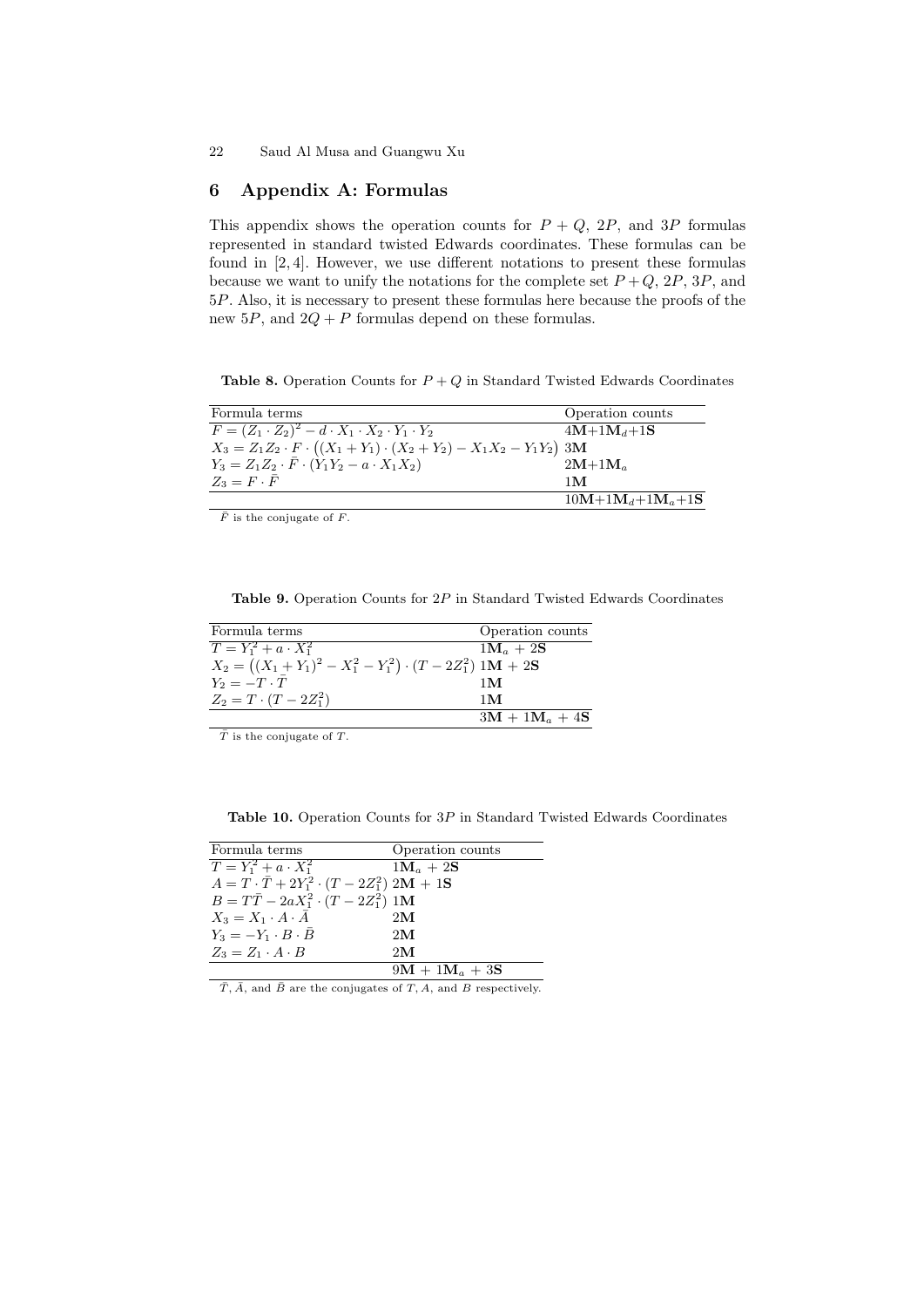# 7 Appendix B: Proofs

## 7.1 Proof of Theorem 1

Proof. We shall prove Theorem 1 by the fact

$$
(X_{2Q+P}, Y_{2Q+P}, Z_{2Q+P}) = (X_{2Q}, Y_{2Q}, Z_{2Q}) + (X_P, Y_P, Z_P).
$$

From the  $P + Q$  formula in Table 8, We have

$$
F = (Z_P Z_{2Q})^2 - dX_P Y_P X_{2Q} Y_{2Q}.
$$

We substitute  $X_{2Q}, Y_{2Q}, Z_{2Q}$  with their equivalent terms in Table 9. We have

$$
T = Y_Q^2 + aX_Q^2.
$$
  
\n
$$
F = (Z_P T(T - 2Z_Q^2))^2 + dX_P Y_P 2X_Q Y_Q (T - 2Z_Q^2) T \overline{T}
$$
  
\n
$$
= T(T - 2Z_Q^2) (Z_P^2 T(T - 2Z_Q^2) + dX_P Y_P 2X_Q Y_Q \overline{T}).
$$

From the  $P + Q$  formula, we have

$$
X_{2Q+P} = Z_P Z_{2Q} F(X_P Y_{2Q} + Y_P X_{2Q}).
$$
  
\n
$$
Y_{2Q+P} = Z_P Z_{2Q} \bar{F}(Y_P Y_{2Q} - aX_P X_{2Q}).
$$
  
\n
$$
Z_{2Q+P} = F\bar{F}.
$$

We cancel  $Z_{2Q}$  by the facts  $x_{2Q+P} = X_{2Q+P}/Z_{2Q+P}$  and  $y_{2Q+P} = Y_{2Q+P}/Z_{2Q+P}$ . We have

$$
F = Z_P^2 T(T - 2Z_Q^2) + dX_P Y_P 2X_Q Y_Q \overline{T}.
$$
  
\n
$$
X_{2Q+P} = Z_P F(X_P Y_{2Q} + Y_P X_{2Q}).
$$
  
\n
$$
Y_{2Q+P} = Z_P \overline{F}(Y_P Y_{2Q} - aX_P X_{2Q}).
$$
  
\n
$$
Z_{2Q+P} = F \overline{F}.
$$

For  $X_{2Q+P}$ , we substitute  $X_{2Q}$ ,  $Y_{2Q}$  with their equivalent terms. We have

$$
G = 2X_QY_Q(T - 2Z_Q^2).
$$
  
\n
$$
X_{2Q+P} = Z_PF(X_P(-T\overline{T}) + Y_PG).
$$
  
\n
$$
= F(-T\overline{T}X_PZ_P + Y_PZ_PG).
$$
  
\n
$$
= F\big((G + X_PZ_P)(Y_PZ_P - T\overline{T}) + GT\overline{T} - X_PY_PZ_P^2\big).
$$

For  $Y_{2Q+P}$ , we substitute  $X_{2Q}$ ,  $Y_{2Q}$  with their equivalent terms. We have

$$
Y_{2Q+P} = Z_P \bar{F} (Y_P(-T\bar{T}) - aX_P G).
$$
  
=  $\bar{F}(-T\bar{T}Y_P Z_P - aX_P Z_P G).$   
=  $F((G + Y_P Z_P)(-aX_P Z_P - T\bar{T}) + GT\bar{T} + aX_P Y_P Z_P^2).$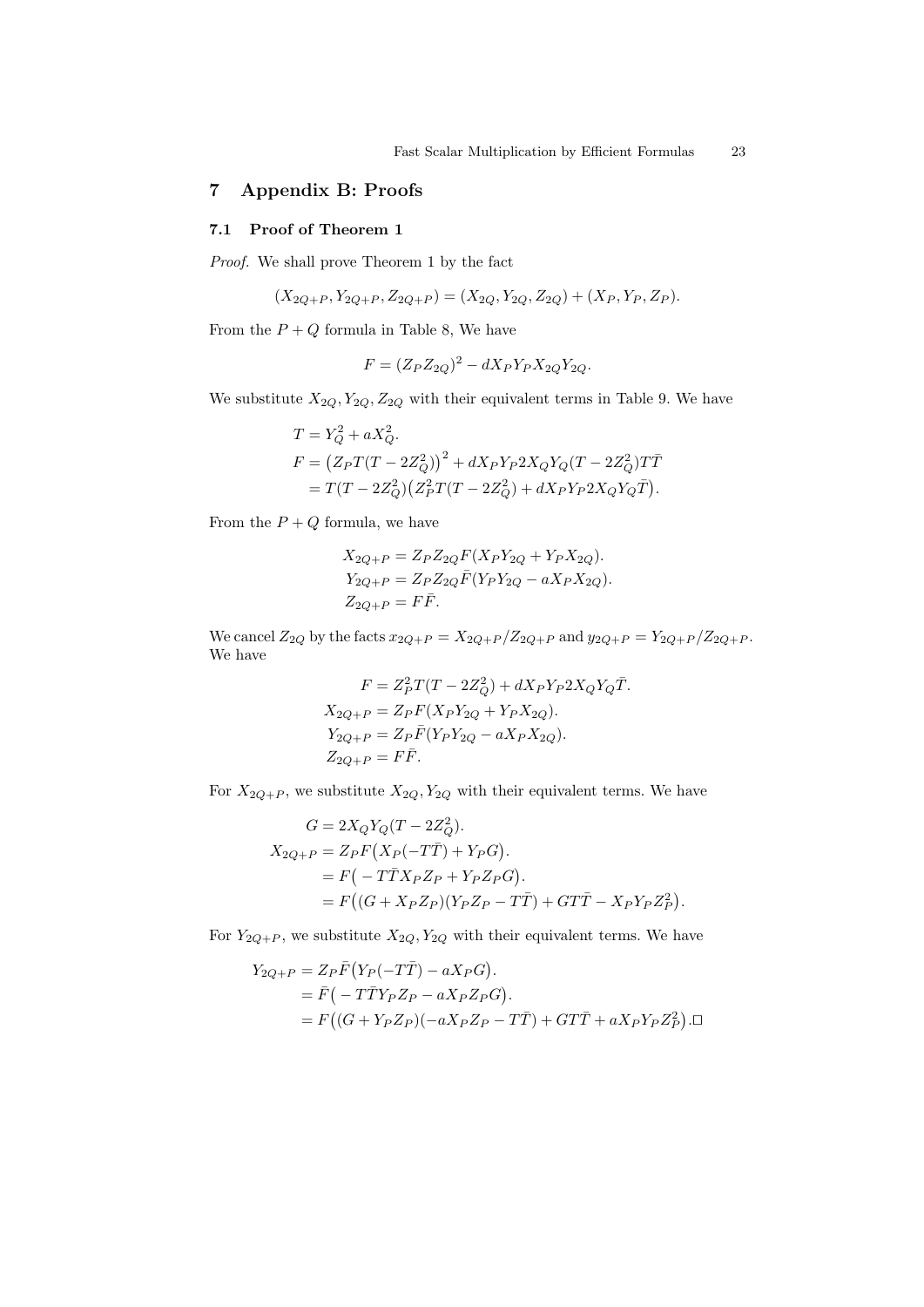### 7.2 Proof of Theorem 2

*Proof.* We shall prove Theorem 2 by the fact  $5P = 2P + 3P$ . From the  $P + Q$ formula shown in Table 8, we have

$$
F = (Z_2 \cdot Z_3)^2 - dX_2 X_3 Y_2 Y_3.
$$

We substitute  $X_2, Y_2, Z_2, X_3, Y_3, Z_3$  with their equivalent terms in Table 9 and Table 10. We have

$$
F = (T(T - 2Z_1^2)Z_1AB)^2 - 2dX_1^2Y_1^2(T - 2Z_1^2)A\overline{A}T\overline{T}B\overline{B}.
$$

From the curve equation  $dX_1^2Y_1^2 = Z_1^2(T - Z_1^2)$ , we have

$$
F = (T(T - 2Z_1^2)Z_1AB)^2 - 2Z_1^2(T - Z_1^2)(T - 2Z_1^2)A\overline{A}T\overline{T}B\overline{B}
$$
  
=  $T(T - 2Z_1^2)Z_1^2AB(T(T - 2Z_1^2)AB - 2(T - Z_1^2)\overline{A}\overline{T}\overline{B}).$ 

From the P+Q formula, we have

$$
X_5 = Z_2 Z_3 F (X_2 Y_3 + Y_2 X_3).
$$
  
\n
$$
Y_5 = Z_2 Z_3 \overline{F} (Y_2 Y_3 - a X_2 X_3).
$$
  
\n
$$
Z_5 = F \overline{F}.
$$

We cancel  $Z_2 Z_3$  by the facts  $x_5 = \frac{X_5}{Z_5}$  and  $y_5 = \frac{Y_5}{Z_5}$ . We have

$$
F = T(T - 2Z_1^2)AB - 2(T - Z_1^2)\overline{A}\overline{T}\overline{B}.
$$
  
\n
$$
X_5 = F(X_2Y_3 + Y_2X_3).
$$
  
\n
$$
Y_5 = \overline{F}(Y_2Y_3 - aX_3X_2).
$$
  
\n
$$
Z_5 = Z_1F\overline{F}.
$$

For  $X_5$ , we substitute  $X_2, X_3, Y_2, X_3$  with their equivalent terms. We have

$$
X_5 = F(-2X_1Y_1(T - 2Z_1^2)Y_1B\overline{B} - T\overline{T}X_1A\overline{A})
$$
  
=  $X_1F(-T\overline{T}A\overline{A} - 2Y_1^2(T - 2Z_1^2)B\overline{B}).$ 

Let  $\bar{C} = -T\bar{T}X_1A\bar{A} - 2X_1Y_1^2(T - 2Z_1^2)B\bar{B}$ . Then  $C = F$  where  $\bar{C}$  is the conjugate of C. Thus, we have

$$
X_5 = X_1 C \overline{C}.
$$

For  $Y_5$ , we also substitute  $X_2, X_3, Y_2, Y_3$  with their equivalent terms. We have

$$
Y_5 = \overline{F}(T\overline{T}Y_1B\overline{B} - aX_1A\overline{A}2X_1Y_1(T - 2Z_1^2))
$$
  
= 
$$
Y_1\overline{F}(T\overline{T}B\overline{B} - 2aX_1^2A\overline{A}(T - 2Z_1^2)).
$$

Let  $\bar{D} = T\bar{T}B\bar{B} - 2aX_1^2A\bar{A}(T - 2Z_1^2)$ . Then  $D = \bar{F}$  where  $\bar{D}$  is the conjugate of D. Thus, we have

$$
Y_5=Y_1D\bar D.
$$

For  $Z_5$ , we use the relations  $F = C$  and  $\overline{F} = D$ . Thus, we have

$$
Z_5 = Z_1 C D. \Box
$$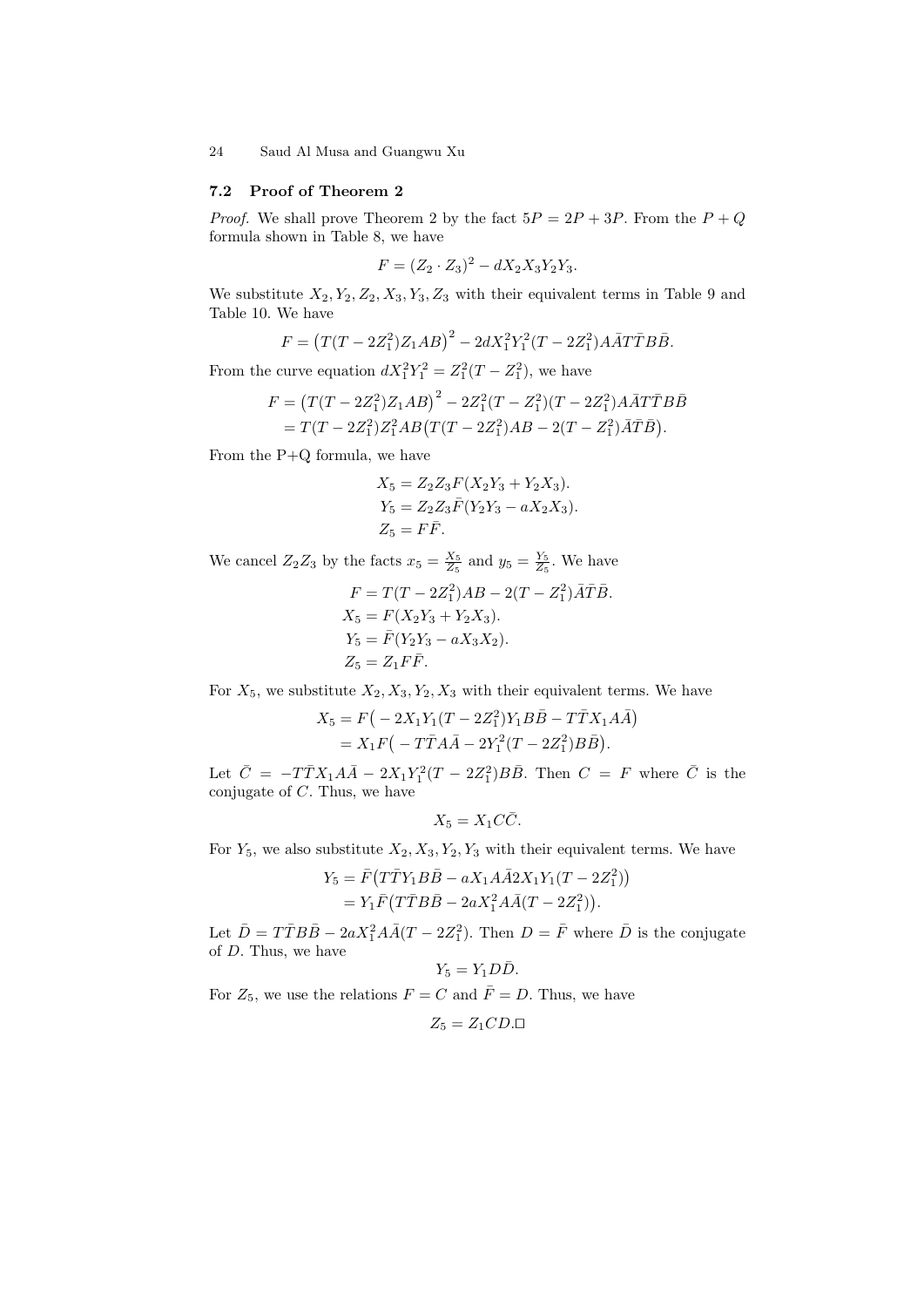# 8 Appendix C: Algorithms

Algorithm 3 and Algorithm 4 show that point tripling (TPL), and point quintupling (QPL) in standard twisted Edwards coordinates need only 2 temporary variables. See Table 10 and Table 4 for the 3P and the 5P formulas.

|                                       | Algorithm 3 Point Tripling   Algorithm 4 Point Quintupling                                                                                                                                                                                                                                                                          |
|---------------------------------------|-------------------------------------------------------------------------------------------------------------------------------------------------------------------------------------------------------------------------------------------------------------------------------------------------------------------------------------|
| <b>Input:</b> $P = (X, Y, Z)$         | <b>Input:</b> $P = (X, Y, Z)$                                                                                                                                                                                                                                                                                                       |
| <b>Output:</b> $3P = (X_3, Y_3, Z_3)$ | <b>Output:</b> $5P = (X_5, Y_5, Z_5)$                                                                                                                                                                                                                                                                                               |
| $X_3 = Y^2$                           | $Z_5 = Y^2$                                                                                                                                                                                                                                                                                                                         |
| $Y_3 = X^2$                           |                                                                                                                                                                                                                                                                                                                                     |
| $Y_3 = a \cdot X_3$                   |                                                                                                                                                                                                                                                                                                                                     |
| $Z_3 = X_3 + Y_3$                     |                                                                                                                                                                                                                                                                                                                                     |
| $T_1 = X_3 - Y_3$                     | $Y_5 = X^2$<br>$Y_5 = a \cdot Y_5$<br>$X_5 = Z_5 + Y_5$<br>$T_1 = Z^2$                                                                                                                                                                                                                                                              |
| $T_1 = T_1 \cdot Z_3$                 | $T_1 = T_1 + T_1$                                                                                                                                                                                                                                                                                                                   |
| $T_2 = Z^2$                           | $T_1 = X_5 - T_1$                                                                                                                                                                                                                                                                                                                   |
| $T_2 = T_2 + T_2$                     | $Z_5 = Z_5 + Z_5$                                                                                                                                                                                                                                                                                                                   |
| $T_2 = Z_3 - T_2$                     | $Z_5 = Z_5 + Z_5$<br>$Y_5 = Y_5 + Y_5$<br>$Z_5 = Z_5 \cdot T_1$<br>$T_1 = Y_5 \cdot T_1$<br>$Y_5 = X_5 - Y_5$<br>$Y_5 = Y_5 + Z_5$<br>$X_5 = Y_5 + Z_5$<br>$T_2 = Y_5 - Z_5$<br>$X_5 = X_5 \cdot T_2$<br>$T_2 = Y_5 - T_1$<br>$Y_5 = T_2 \cdot Y_5$<br>$T_2 = T_2 + T_1$<br>$Y_5 = T_2 \cdot Y_5$<br>$T_2 = T_2 + T_1$<br>$T_1 = T$ |
| $X_3 = X_3 + X_3$                     |                                                                                                                                                                                                                                                                                                                                     |
| $X_3 = X_3 \cdot T_2$                 |                                                                                                                                                                                                                                                                                                                                     |
| $Y_3 = Y_3 + Y_3$                     |                                                                                                                                                                                                                                                                                                                                     |
| $Y_3=Y_3\cdot T_2$                    |                                                                                                                                                                                                                                                                                                                                     |
| $Z_3 = T_1 + X_3$                     |                                                                                                                                                                                                                                                                                                                                     |
| $X_3 = T_1 - X_3$                     |                                                                                                                                                                                                                                                                                                                                     |
| $X_3 = X_3 \cdot Z_3$                 |                                                                                                                                                                                                                                                                                                                                     |
| $T_2 = T_1 - Y_3$                     |                                                                                                                                                                                                                                                                                                                                     |
| $Y_3 = T_1 + Y_3$                     |                                                                                                                                                                                                                                                                                                                                     |
| $Y_3 = Y_3 \cdot T_2$                 |                                                                                                                                                                                                                                                                                                                                     |
| $Z_3 = Z_3 \cdot T_2$                 |                                                                                                                                                                                                                                                                                                                                     |
| $Z_3 = Z \cdot Z_3$                   | $T_1 = T_1 \cdot X_5$                                                                                                                                                                                                                                                                                                               |
| $X_3 = X \cdot X_3$                   |                                                                                                                                                                                                                                                                                                                                     |
| $Y_3 = Y \cdot Y_3$                   |                                                                                                                                                                                                                                                                                                                                     |
| $Y_3 = -Y_3$                          |                                                                                                                                                                                                                                                                                                                                     |
| <b>return:</b> $(X_3, Y_3, Z_3)$      |                                                                                                                                                                                                                                                                                                                                     |
|                                       | $Z_5 = Z_5 \cdot Y_5$<br>$X_5 = T_2 \cdot X_5$<br>$X_5 = -X_5$<br>$Y_5 = T_2 \cdot Y_5$<br>$T_2 = X_5 + Z_5$<br>$T_2 = X_5 + Z_5$                                                                                                                                                                                                   |
|                                       | $X_5 = X_5 - Z_5$                                                                                                                                                                                                                                                                                                                   |
|                                       | $X_5=T_2\cdot X_5$                                                                                                                                                                                                                                                                                                                  |
|                                       | $X_5=X\cdot X_5$                                                                                                                                                                                                                                                                                                                    |
|                                       | $Z_5 = Y_5 + T_1$                                                                                                                                                                                                                                                                                                                   |
|                                       | $Y_5 = Y_5 - T_1$                                                                                                                                                                                                                                                                                                                   |
|                                       | $Y_5=Z_5\cdot Y_5$<br>$Y_5 = Y \cdot Y_5$                                                                                                                                                                                                                                                                                           |
|                                       |                                                                                                                                                                                                                                                                                                                                     |
|                                       | $Z_5 = T_2 \cdot Z_5$<br>$Z_5 = Z \cdot Z_5$                                                                                                                                                                                                                                                                                        |
|                                       | return: $(X_5, Y_5, Z_5)$                                                                                                                                                                                                                                                                                                           |
|                                       |                                                                                                                                                                                                                                                                                                                                     |